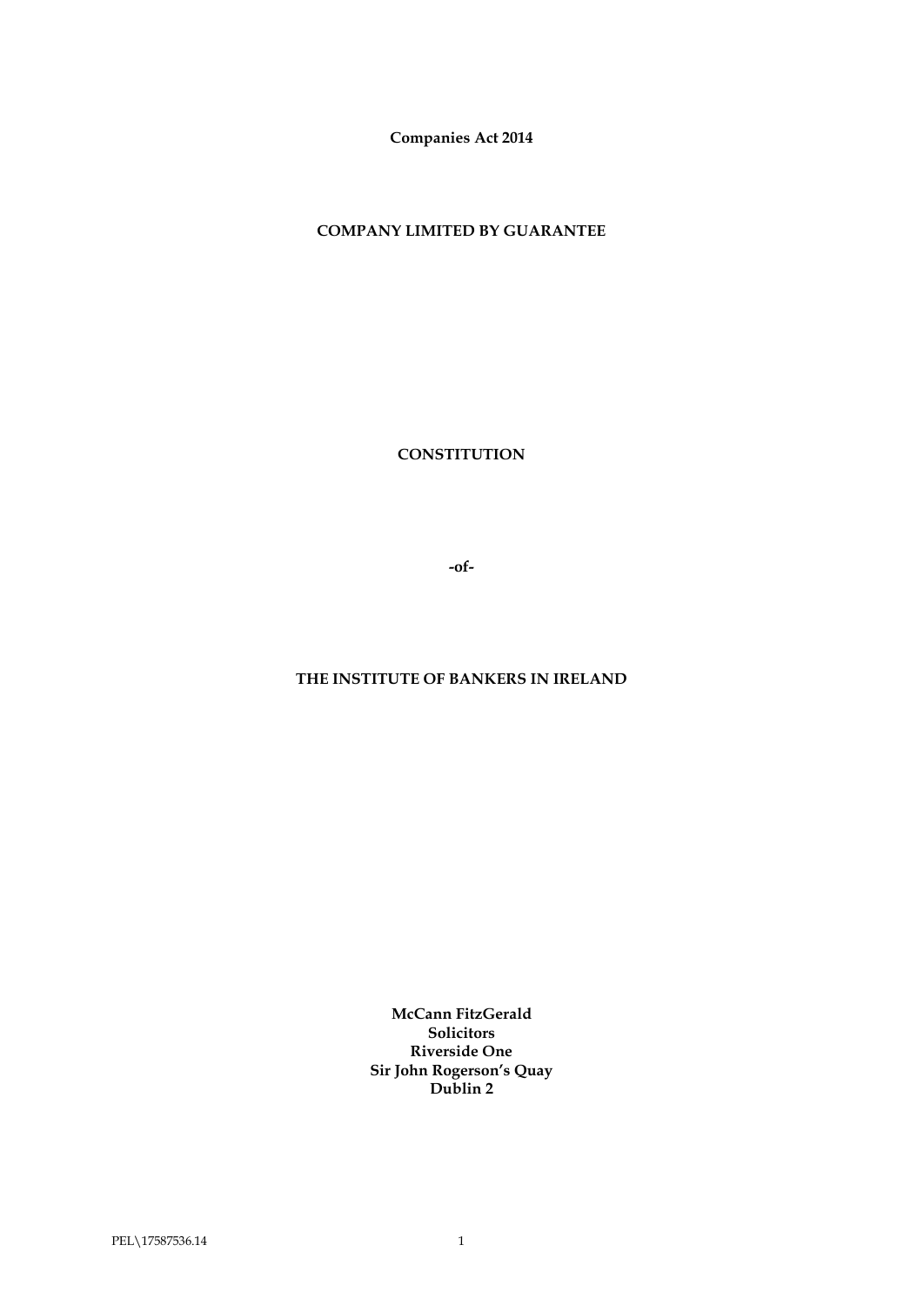# **MEMORANDUM OF ASSOCIATION**

# **(AS AMENDED BY SPECIAL RESOLUTION DATED 15 AUGUST 2019)**

- 1. The name of the Company (hereinafter called "the Institute") is "The Institute of Bankers in Ireland".
- 2. The Institute is a company limited by guarantee, registered under Part 18 of the Companies Act 2014.
- 3. (A) The main objects for which the Institute is established are:
	- (i) To provide education and educational services, to conduct examinations and to make awards in the fields of banking and financial services.
	- (ii) To promote the study of and research into the practice of banking and financial services and to publish the results of such research.
	- (iii) To advance education in banking and financial services.
	- (iv) To promote high standards of professionalism, knowledge and expertise amongst those engaged in banking and financial services.
	- (B) As subsidiary and/or ancillary objects to the attainment of such primary objects to do any of the following:
		- (i) To take over the activities and undertaking of, and the whole or such part as it may lawfully take over of the real and personal property belonging to, and to undertake all or any of the liabilities of, the unincorporated association known as "The Institute of Bankers in Ireland".
		- (ii) To amalgamate with or co-operate with and assist and aid in the establishment and support of any association or body having main objects altogether or in part similar to those of this Institute and which prohibits the distribution of its property and income to an extent at least as great as is imposed on the Institute under or by virtue of Clause 3 hereof, and to take over or otherwise acquire and undertake all or any part which may be lawfully acquired and undertaken by the Institute of the property assets liabilities and engagements of any one or more of such associations or bodies.
	- (C) To the extent that the same are essential or ancillary to the promotion or attainment of the main objects of the Company as heretofore set out, the Institute may exercise the following powers:
		- (i) To print, publish, commission or otherwise acquire any newspapers, periodicals, journals, books, examination papers, circulars or leaflets that the Institute may think desirable for the purpose of its main objects.
		- (ii) To promote, establish or assist in the promotion or establishment of colleges or other educational establishments, of chairs, lectureships or other arrangements for the purposes of research and/or teaching of the subjects specified at paragraph (A) above or any of them.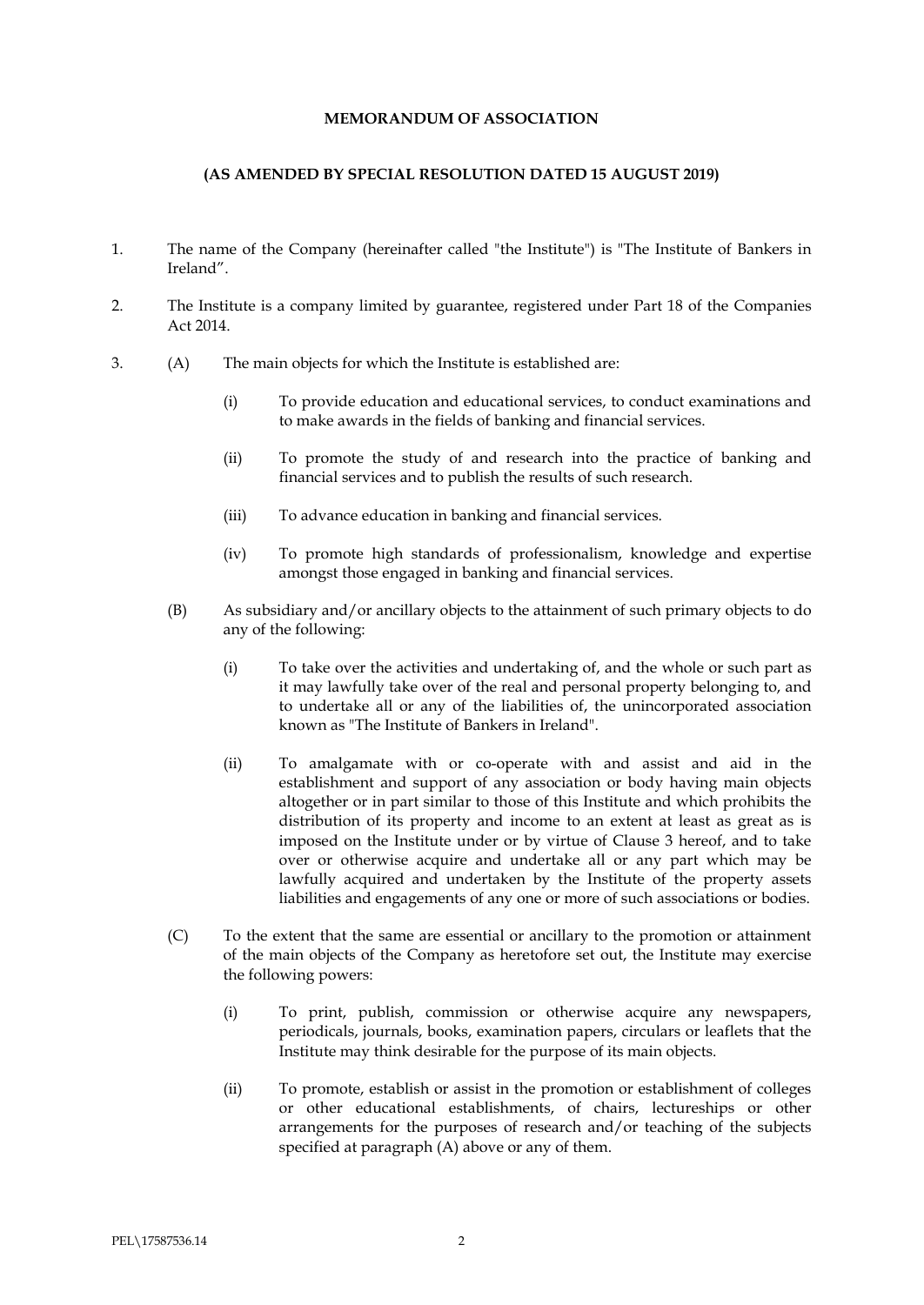- (iii) To purchase, take on lease or in exchange, hire, receive by way of gift or otherwise acquire any premises to be used as a college, library, offices or lecture room, or any other property real or personal which may be deemed necessary or convenient for any of the purposes of the Institute.
- (iv) To promote the extension of Institute interests and activities throughout Ireland through a regional structure.
- (v) To apply for, petition for, or promote any statute, charter or other legal authority, measure, instrument or order, with a view to the attainment of the above main objects or any of them.
- (vi) To sell, manage, lease, mortgage, dispose of, or otherwise deal with all or any part of the property of the Institute as may be deemed expedient with a view to the promotion of its main objects.
- (vii) To borrow and raise money for the purposes of the Institute in such manner as the Institute may think fit and to secure the repayment of any money borrowed, raised, or owing by mortgage, charge or lien upon the whole or any part of the Institute's property or assets whether present or future.
- (viii) To invest any monies of the Institute not immediately required for any of its main objects in such manner as may from time to time be determined.
- (ix) To undertake and execute any trusts which may seem directly or indirectly conducive to any of the main objects of the Institute.
- (x) To grant pensions, gratuities, allowances or charitable aid to any person who may have served the Company as an employee, or to the wives, husbands, children or other dependants of such person provided that such pensions, gratuities, allowances or charitable aid shall be no more than that provided by an occupational pension scheme and provided that such occupational pension scheme has been operated by the Institute and the beneficiary of the pensions, gratuities, allowances or charitable aid, or their spouse or parent, has been a member of the occupational pension scheme while employed by the Institute; and to make payments towards insurance and to form and contribute to provident and benefit funds for the benefit of any persons employed by the Institute and to subscribe or guarantee money for charitable objects.
- (xi) To apply the whole or any part of the property vested in the Institute whether capital or income in or towards payment of the expenses of the Institute or towards all or any of the purposes aforesaid.
- (xii) To do all such other lawful things as are incidental or conducive to the attainment of the principal objects set out in paragraph (A).

PROVIDED THAT the Institute shall not support with its funds any object or endeavour to impose on or procure to be observed by its members or others any regulation restriction or condition which if an object of the Institute would make it a Trade Union.

4. The income and property of the Company shall be applied solely towards the promotion of the main object(s) as set forth in this Constitution. No portion of the Company's income and property shall be paid or transferred directly or indirectly by way of dividend, bonus or otherwise howsoever by way of profit to members of the Company. No Member of the Council of the Company constituted under Article 13 shall be appointed to any office of the Company paid by salary or fees, or receive any remuneration or other benefit in money or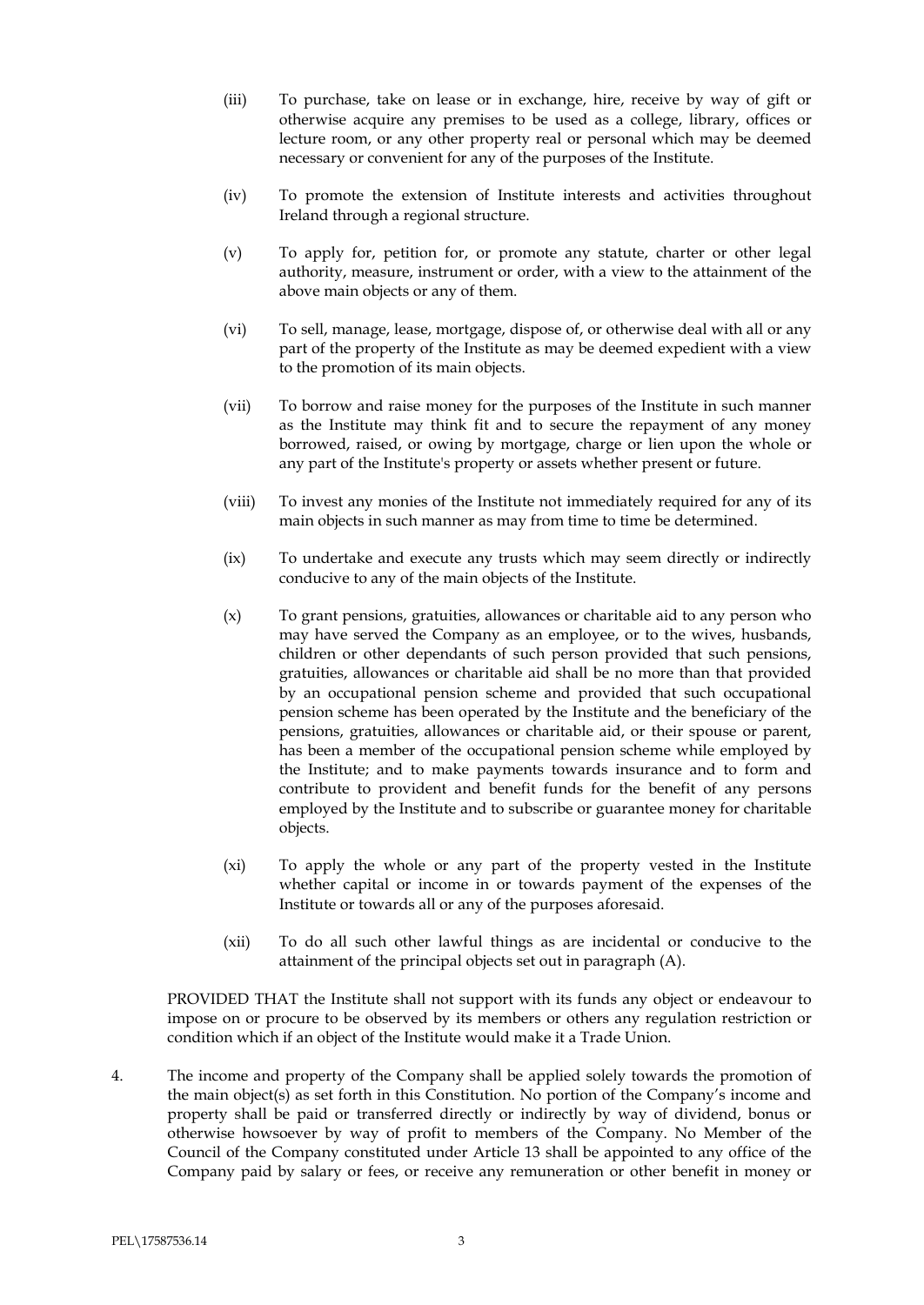money's worth from the Company. However, nothing shall prevent any payment in good faith by the Company of:

- (a) reasonable and proper remuneration to any member or servant of the Company (not being a Member of the Council) for any services rendered to the Company;
- (b) interest at a rate not exceeding 1% above the Euro Interbank Offered Rate (Euribor) per annum on money lent by Members of Council or other members of the Company to the Company;
- (c) reasonable and proper rent for premises demised and let by any member of the Company (including any Member of Council) to the Company;
- (d) reasonable and proper out-of-pocket expenses incurred by any Member of the Council in connection with their attendance to any matter affecting the Company;
- (e) fees, remuneration or other benefit in money or money's worth to any company of which a Member of the Council may be a member holding not more than one hundredth part of the issued capital of such company;
- (f) nothing shall prevent any payment by the Company to a person pursuant to an agreement entered into in compliance with section 89 of the Charities Act 2009 (as for the time being amended, extended or replaced).
- 5. The Company must ensure that the Charities Regulator has a copy of its Constitution. If it is proposed to make an amendment to the Constitution of the Company which requires the prior approval of the Charities Regulator, advance notice in writing of the proposed changes must be given to the Charities Regulator for approval, and the amendment shall not take effect until such approval is received.
- 6. No addition, alteration or amendment shall be made to the Constitution of the Institute, such that there would be non-compliance with the requirements of section  $1180(1)(a)$  and (b) of the Companies Act 2014.
- 7. The liability of the members is limited.
- 8. Every member of the Institute undertakes to contribute to the assets of the Institute, in the event of its being wound up while he or she is a member, or within one year after he or she ceases to be a member, for payment of the debts and liabilities of the Institute contracted before he or she ceases to be a member, and of the costs, charges and expenses of winding up and for the adjustment of the rights of the contributories among themselves, such amount as may be required not exceeding one euro.
- 9. If upon the winding up or dissolution of the Company there remains, after the satisfaction of all its debts and liabilities, any property whatsoever, it shall not be paid to or distributed among the members of the Company. Instead, such property shall be given or transferred to some other company or companies (being a charitable institution or institutions) having main objects similar to the main objects of the Company. The company or companies (being a charitable institution or institutions) to which the property is to be given or transferred shall prohibit the distribution of its or their income and property among its or their members to an extent at least as great as is imposed on the Company under or by virtue of Clause 4 hereof. Members of the Company shall select the company or companies (being a charitable institution or institutions) at or before the time of dissolution. Final accounts will be prepared and submitted that will include a section that identifies and values any assets transferred along with the details of the recipients and the terms of the transfer.
- 10. Annual accounts shall be kept and made available to the Revenue Commissioners on request.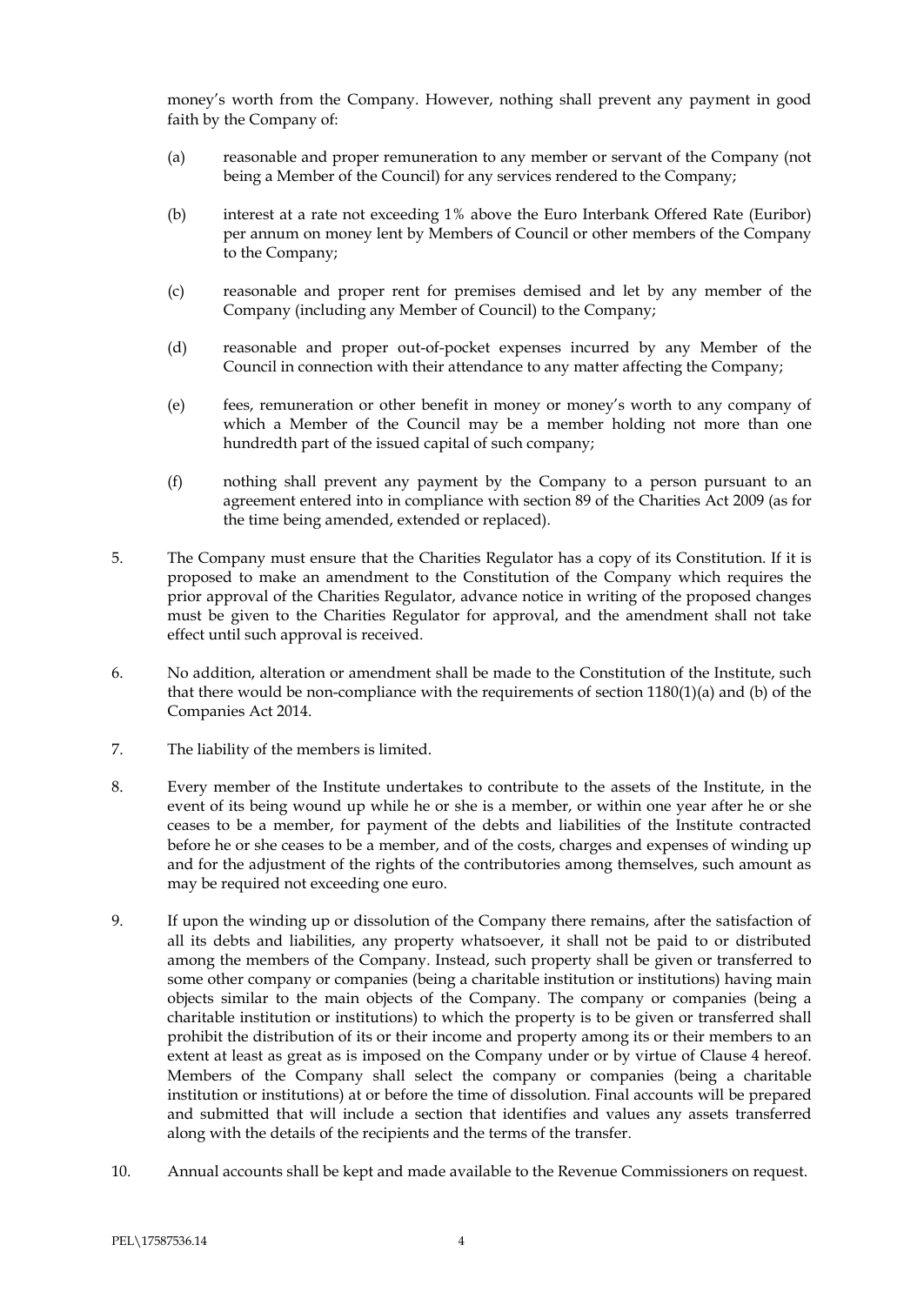# **ARTICLES OF ASSOCIATION**

## **(AS AMENDED BY SPECIAL RESOLUTIONS DATED 15 AUGUST 2019)**

#### **INTERPRETATION**

## 1. Definitions:

In these Articles:

All references to "banking" or cognate words shall be deemed to include reference to financial services;

"the Act" means the Companies Act 2014;

"Amendment Date" means the date of passing of a special resolution substituting a new set of Articles for the previous Articles of Association of the Institute being 5 March 2015;

"these Articles" means these articles of association as originally framed or as from time to time altered by special resolution, and reference to an "Article" will be construed accordingly;

"Bye-laws" means bye-laws made by the Council from time to time under these Articles;

"Committee" means a committee constituted under Article 26;

"Constitution" means, collectively, these Articles and the Memorandum of Association of the Institute;

"the "Council" means the board of directors, and references to "Council members" and "members of the Council" are to be construed accordingly;

"electronic address" means any address or number provided or used for the purposes of sending or receiving documents or information by electronic means;

"electronic means" are means of electronic equipment for the processing (including digital compression), storage and transmission of data, employing wires, radio, optical technologies, or any other electromagnetic means;

the "Independent Council Member" means the member of Council elected pursuant to Article  $13(c)$ (iii) from time to time;

the "Institute" means The Institute of Bankers in Ireland, the company whose name appears in the heading to these Articles;

the "Office" means the registered office for the time being of the Institute;

"professional members" means Fellows, Licentiates, Practitioners and Associates as described in more detail in Article 6(b)(i)-(iv);

"qualifying member" means a Fellow, a Licentiate or a Practitioner as described in more detail in Article 6(b)(i)-(iii);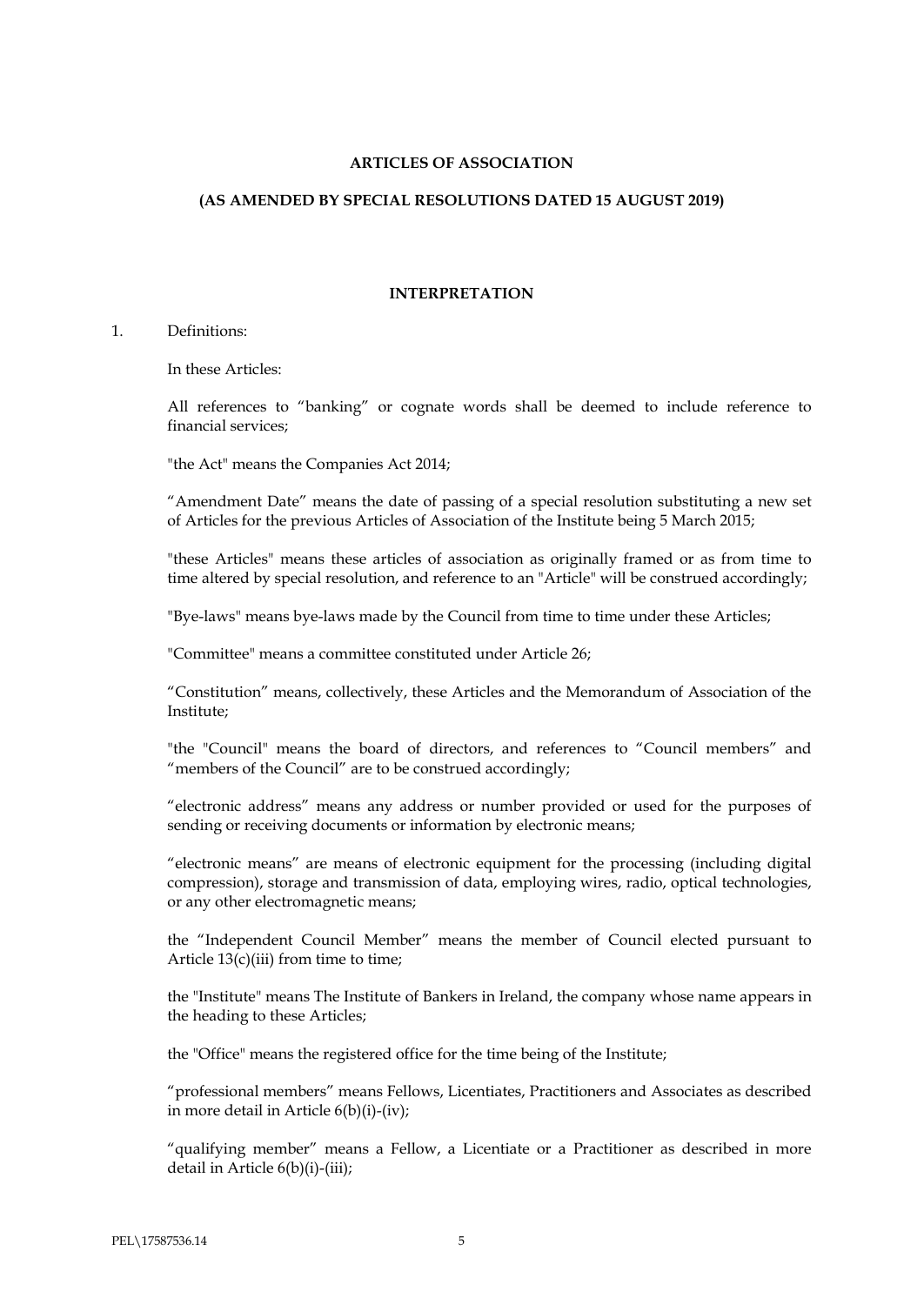the "Registers" means those registers, documents, instruments and records to which Section 216 of the Act applies;

the "Seal" means the common seal of the Institute.

- 2. Interpretation:
	- (a) (i) Expressions in these Articles referring to writing shall be construed, unless the contrary intention appears, as including references to printing, lithography, photography and any other modes of representing or reproducing words in a legible and non-transitory form provided that it shall not include writing in electronic form save (i) as expressly provided in these Articles and (ii) in the case of a notice, document or information to be given, served or delivered to or on the Institute, where the Institute has agreed to receipt in such form and such notice, document or information is given, served or delivered in such form and manner as may have been specified by the Council from time to time for the giving, serving or delivery of notices, documents or information in electronic form.
		- (ii) Expressions in these Articles referring to execution of any document shall include any mode of execution whether under seal or under hand and any mode of electronic signature as may from time to time be approved by the Council.
		- (iii) A notice, document or information is given, served or delivered in "electronic form" if it is given, served or delivered by electronic means including, without limitation, by making such notice, document or information available on a website or by sending such notice, document or information by electronic mail.
	- (b) Unless the contrary intention appears, words or expressions contained in these Articles will bear the same meaning as in the Act.
	- (c) Unless the contrary is clearly stated, reference to any section of any of the Act is to such section as same may be amended, supplemented, extended, re-enacted, consolidated or replaced (whether before or after the date of adoption of these Articles) from time to time.
	- (d) Reference to any legislation or document includes that legislation or document as amended, supplemented, extended, re-enacted, consolidated or replaced (whether before or after the date of adoption of these Articles) from time to time.
	- (e) Unless the context otherwise requires, words importing the singular include the plural and vice versa and words importing persons include firms, companies and corporations.
	- (f) Headings and captions are inserted for convenience only and do not affect the construction or interpretation of these Articles.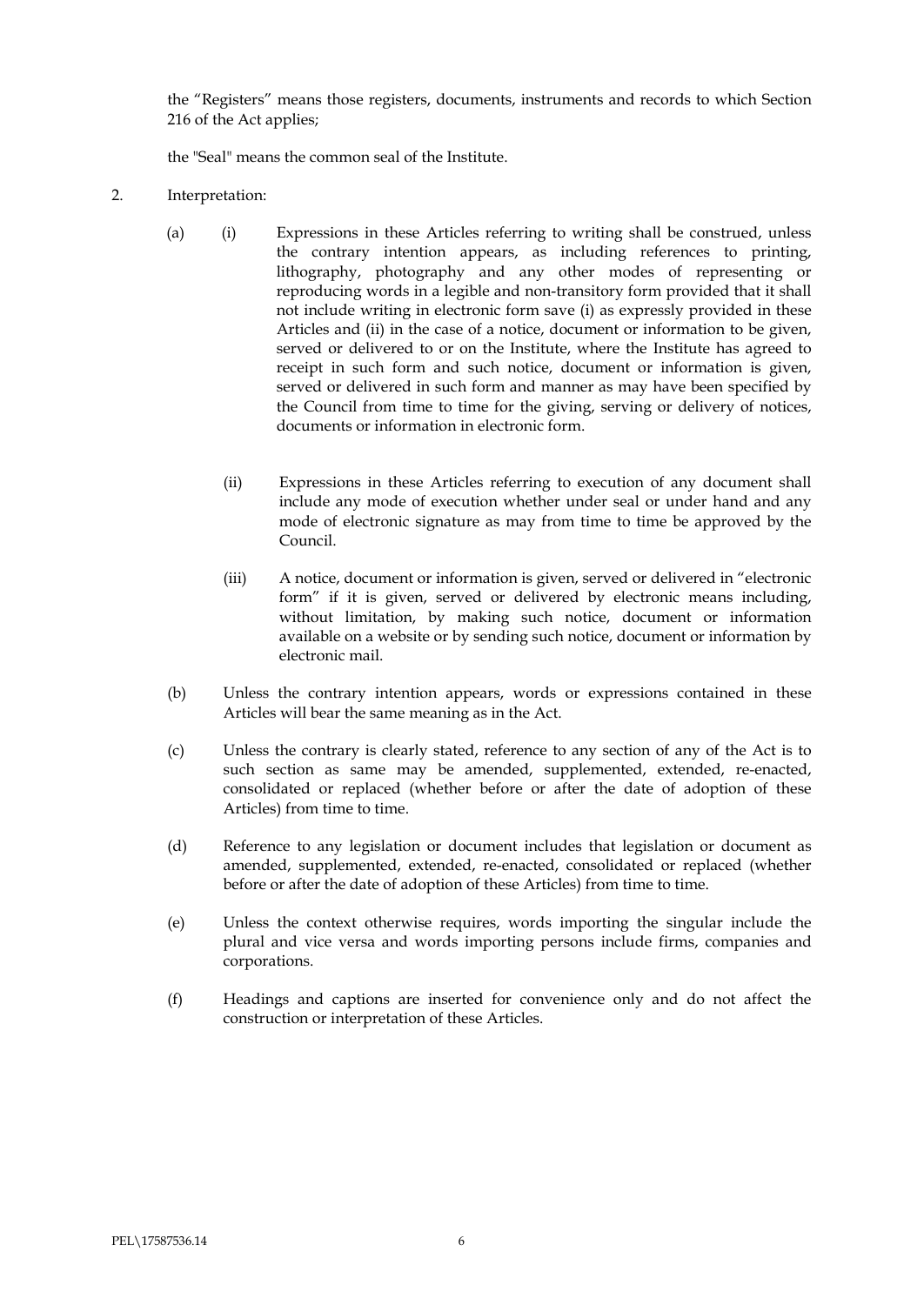# **APPLICATION OF THE ACT**

3. The following regulations shall apply to the Institute. For the avoidance of doubt, the optional provisions as defined in section 1177(2) of the Act shall not apply in relation to the Institute save to the extent that they are incorporated either expressly or by import into this Constitution.

# **MEMBERSHIP**

# 4. PROFESSIONAL STANDARDS

The Institute is the professional education and membership body for banking and financial services in Ireland. Professional members of the Institute are committed to upholding the best standards of integrity, professionalism, propriety, objectivity and fairness.

# 5. MEMBERSHIP

The number of members with which the Institute proposes to be registered is sixty thousand.

The membership of the Institute shall consist of Corporate Members, Professional Members (comprising Fellows, Licentiates, Practitioners and Associates) and Affiliates. Fellows, Licentiates and Practitioners shall be the only categories of membership which shall confer an entitlement to attend and vote at general meetings or vote in elections of members of the Council of the Institute under Article 46 or 48 (save in so far as it applies to Article 13(c)(v) or  $17(d)$ ).

# 6. CATEGORIES OF MEMBERSHIP

(a) Corporate Members

Corporate Members shall be such institutions, associations or other bodies as may be admitted as corporate members of the Institute from time to time by the Council.

- (b) Professional Members:
	- (i) Fellows

Fellows shall be elected by the Council, having regard to

- (A) the qualifications of the candidate; and/or
- (B) service of the candidate to the Institute, to banking and/or financial services and/or banking or financial services education; and/or
- (C) such other requirements as are prescribed by the Council from time to time.

The category of Fellows includes Honorary Fellows.

(ii) Licentiates

Licentiates shall be elected by the Council from those persons who have completed such examinations as may be prescribed by the Council from time to time and/or have met such other requirements as the Council may determine from time to time.

(iii) Practitioners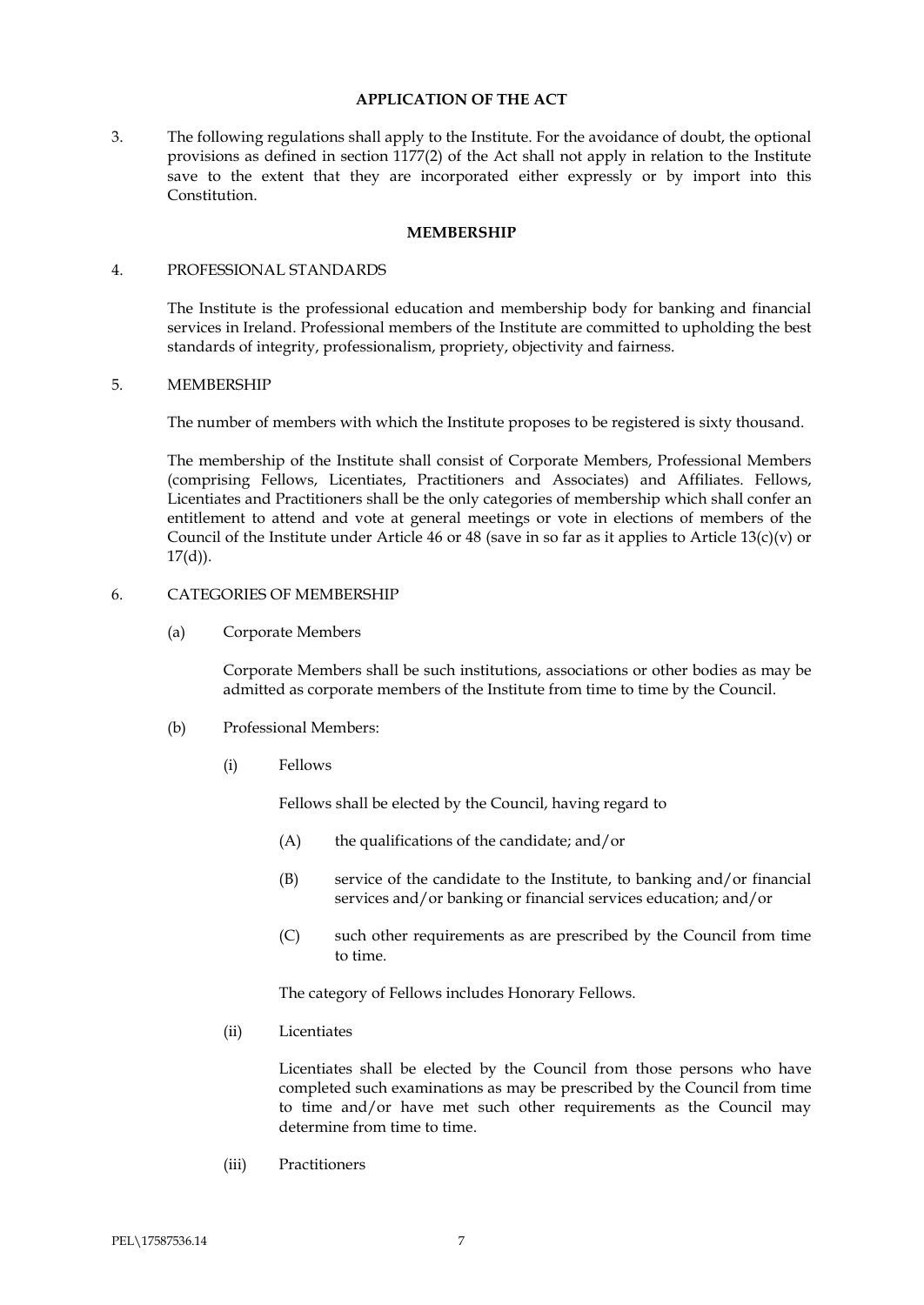Practitioners shall be elected by the Council from those persons who have completed such examinations as may be prescribed by the Council from time to time and/or have met such other requirements as the Council may determine from time to time.

(iv) Associates

Associates shall be elected by the Council from those persons who have completed such examinations as may be prescribed by the Council from time to time and/or have met such other requirements as the Council may determine from time to time.

(c) Affiliates

Affiliates shall be those persons, not falling within the membership categories (a) or (b)(i)-(iv) above listed above, who have any such relationship of affiliation with the Institute as is recognised by the Council from time to time for these purposes.

# 7. MEMBERSHIP DESCRIPTION

The holding of any of the following categories of membership, namely Fellows, Licentiates and Practitioners, may be referred to, for so long as such category of membership is actually held by a person, by such description or descriptor letters (if any) as the Council may from time to time adopt or prescribe.

# 8. ADMISSION TO MEMBERSHIP AND CONTINUING OBLIGATIONS OF MEMBERS

- 8.1 All applications or proposals for admission to membership of the Institute shall be made to the Council accompanied by such information as the Council may from time to time determine. The Council shall have full discretion (subject only to these Articles and to the Bye-Laws) to determine as to the admission to membership of any applicant including by reference to the professional standards of the Institute referred to in Article 4.
- 8.2 The Council shall have power to regulate by Bye-Law or otherwise any matter pertaining to admission to membership and the continuing obligations of members including any matter which shall arise or become mandatory under the provisions of any regulation or statutory order arising by or under any E.U. directive or regulation or which the Council considers appropriate by reference to the professional standards of the Institute referred to in Article 4.
- 8.3 Any person who is a member immediately before the Amendment Date will automatically on that date become and be a member of the Institute in such category of membership as the Council may determine on or after that date subject to the provisions of these Articles as to termination of membership, to Article 6 and any applicable Bye-Laws. Any such person shall promptly, and in any event not later than any such date as shall be notified to him or her, provide any such information, confirmations or undertakings as the Council may determine shall be appropriate having regard to the category so determined, including by reference to the professional standards of the Institute referred to in Article 4, and notified to him or her. If a person fails to provide any such information, confirmations or undertakings by the notified date, the Council may re-allocate him or her to any such other category of membership as the Council may determine shall be appropriate having regard to such failure and, with effect from such determination, that person shall become and be a member of the Institute in the category of membership to which he or she is re-allocated subject to the provisions of these Articles as to the termination of membership and to Article 6 and any applicable Bye-Laws.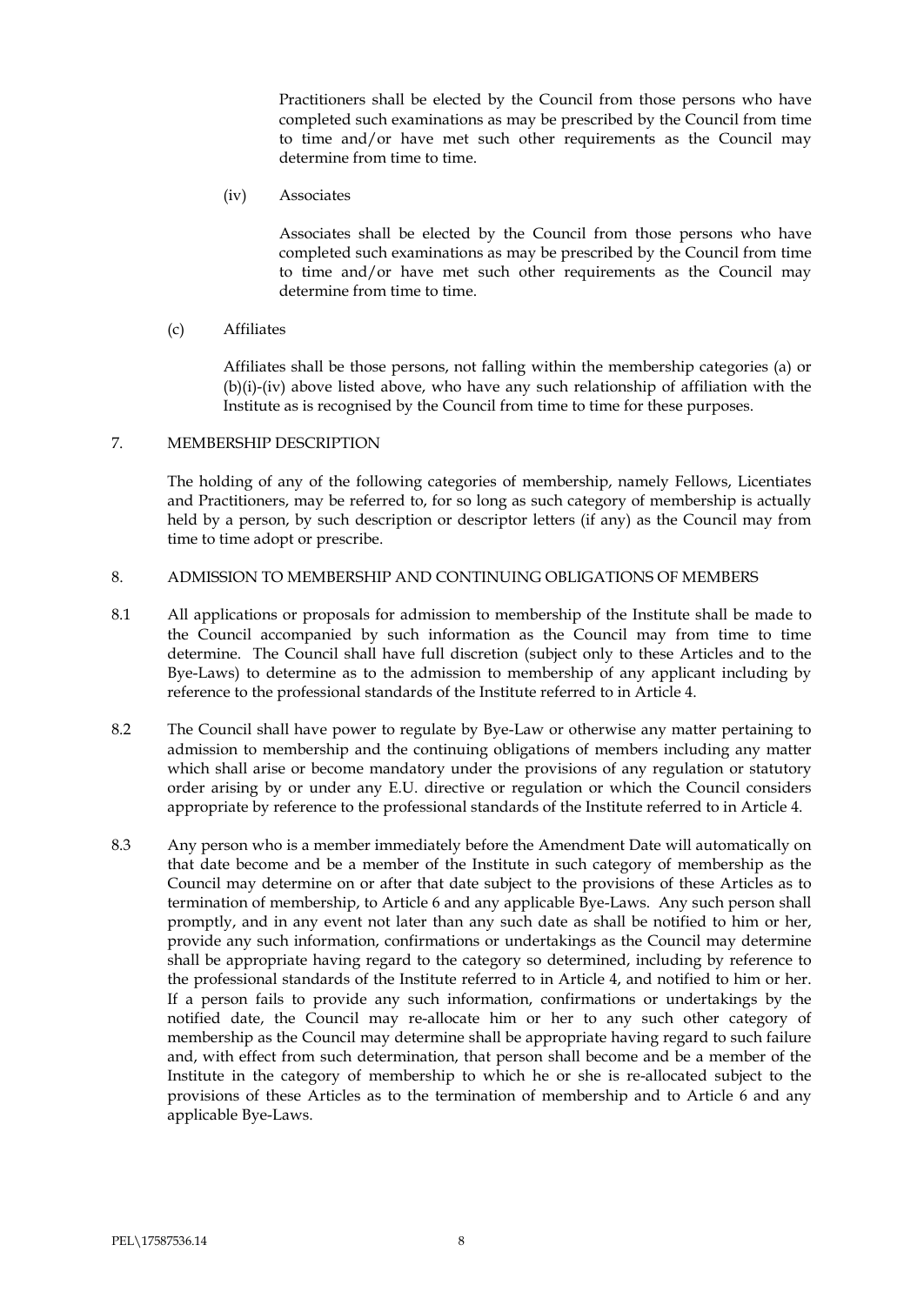- 8.4 By being or becoming a member of the Institute a person consents to:
	- (ii) the use by the Institute of electronic means for giving, serving and delivering to or on the member notices, documents and information including but not limited to notices of general meetings and statutory financial information; and
	- (iii) the Institute sending to the member by electronic means electronic copies of documents or information from or in relation to the Institute including, but not limited to, notices of general meetings and financial information (including accounts, reports and statements), the provision of which by the Institute is a statutory requirement

which electronic means shall include but not be limited to sending a notification of publication of the said documents or information on the Institute's website pursuant to Article 57.

8.5 A member shall provide to the Institute from time to time such information, documents, returns and/or confirmations relevant to his or her membership, and provided in such manner and within such period(s) of time or at such intervals, as the Council may from time to time determine and notify to the member including by electronic means.

# 9. CONTINUING PROFESSIONAL DEVELOPMENT

Each person admitted to membership of the Institute is obliged to maintain his or her professional competence through continuing professional development in accordance with the Bye-Laws or otherwise. The Council shall be empowered under this article to regulate by Bye-Laws or otherwise any matter pertaining to continuing professional development.

# 10. RESIGNATION AND NON-PAYMENT OF SUBSCRIPTIONS

- (a) A member will be at liberty by notice in writing to resign his or her membership at any time.
- (b) Any member who is more than twelve months in arrears in paying to the Institute the annual subscription or any other sum which has become due and payable to the Institute shall cease to be a member of the Institute.
- (c) A person who has ceased to be a member under this Article may be re-admitted by the Council at any time as a member and upon such conditions as the Council may make.

# 11. GENERAL

- (a) On every day the Office is open for business, save, in the case of the register of members of the Institute such business days as that register is closed under the provisions of the Act, the Secretary shall allow, between 10.00am and 12.00 noon such inspection of the Registers during business hours as is provided by Section 216 of the Act.
- (b) No right or privilege of membership, except as otherwise provided herein, is transferable or transmissible.
- (c) The death or bankruptcy of a member shall terminate his or her membership.

# **OFFICERS**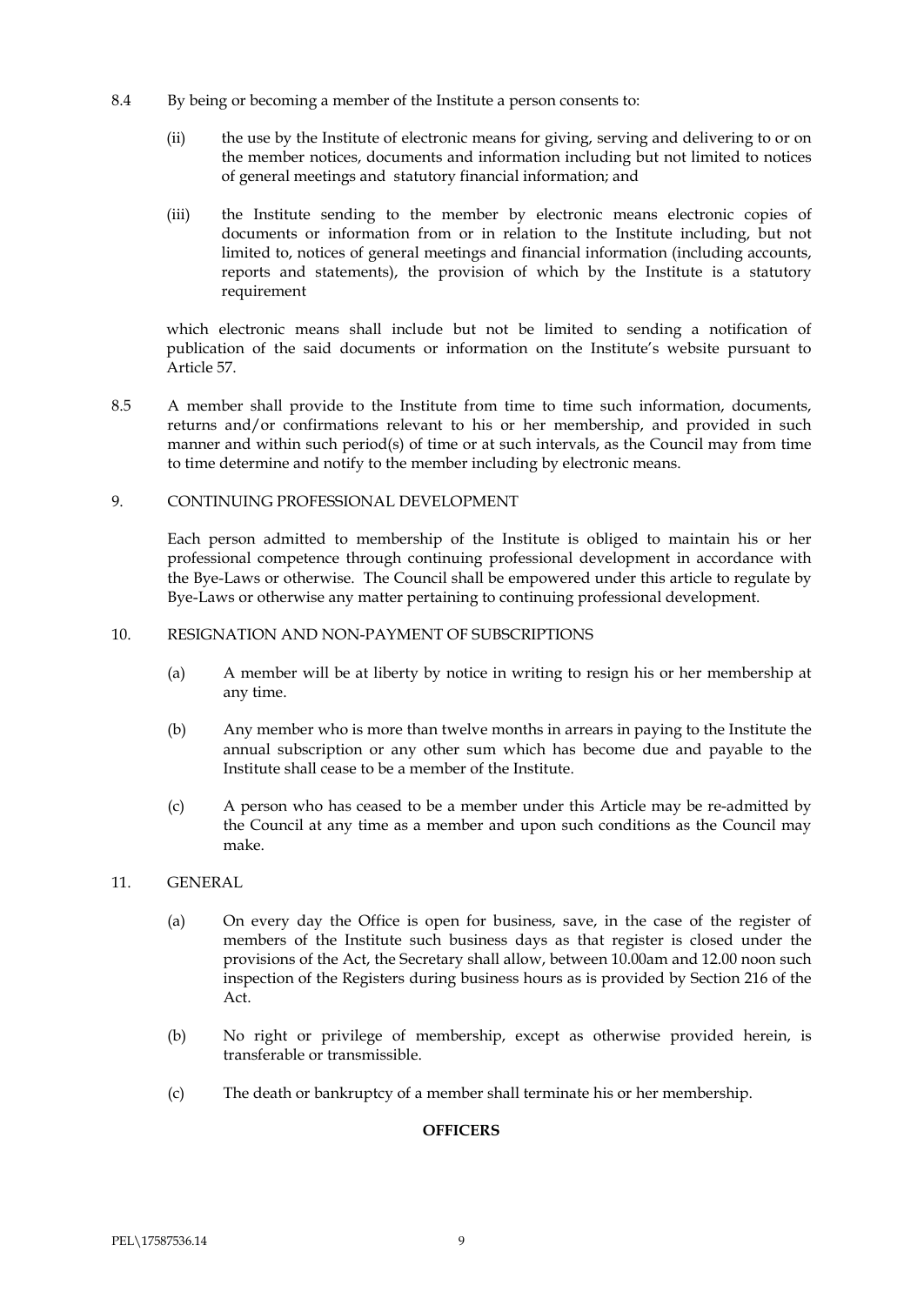# 12. ELECTION OF OFFICERS AND FILLING OF CASUAL VACANCIES

- (a) At and with effect from each Annual General Meeting there shall be elected on the nomination of the Council, a President, Deputy President and Vice President, all of whom shall be Fellows of the Institute. The Vice President shall have been a member of the Council for at least 3 years at the date of his or her appointment.
- (b) Those elected pursuant to paragraph (a) of this Article shall hold office until the close of the next Annual General Meeting after that at which they were elected and shall be eligible for re-election.
- (c) Any casual vacancy occurring in these offices shall be filled by the Council in such manner as it may determine from time to time. Any office holder thus filling a casual vacancy shall hold office for the remainder of the term during which the vacating member would have held office.

# **COUNCIL**

# 13. COUNCIL MEMBERSHIP, ELECTION AND APPOINTMENT

- (a) Each person who is a member of the Council at the conclusion of the Annual General Meeting on the Amendment Date shall hold that office (unless his or her membership of the Council is previously terminated pursuant to any of the provisions of these Articles other than Article 16) until the conclusion of the first Annual General Meeting of the Institute following the Amendment Date, at which time all such persons shall retire from office but, subject to Article 16, shall be eligible for reelection or re-appointment, as the case may be.
- (b) Only a qualifying member of the Institute will be eligible to hold office as a Council member save in the case of the Independent Council Member. Any entitlement of a Corporate Member to appoint or join in the appointment or election of a Council member shall cease upon cessation of its corporate membership of the Institute.
- (c) With effect from the conclusion of the first Annual General Meeting after the Amendment Date, the Council shall consist of not more than 16 members as follows:-
	- (i) the President and Deputy President ex officio who shall be elected at the Annual General Meeting in accordance with Article 12;
	- (ii) not more than five members elected by the Institute by ballot of the voting membership;
	- (iii) one independent member of Council meeting such criteria in respect of independence and elected in accordance with such procedures and requirements as may be prescribed by the Council from time to time;
	- (iv) one member appointed by each of the following Corporate Members:-
		- AIB Bank of Ireland Danske Bank Irish Bank Officials' Association Permanent TSB Ulster Bank;
	- (v) two members elected in accordance with procedures and requirements laid down by the Council from time to time by Corporate Members other than those referred to in paragraph (iv).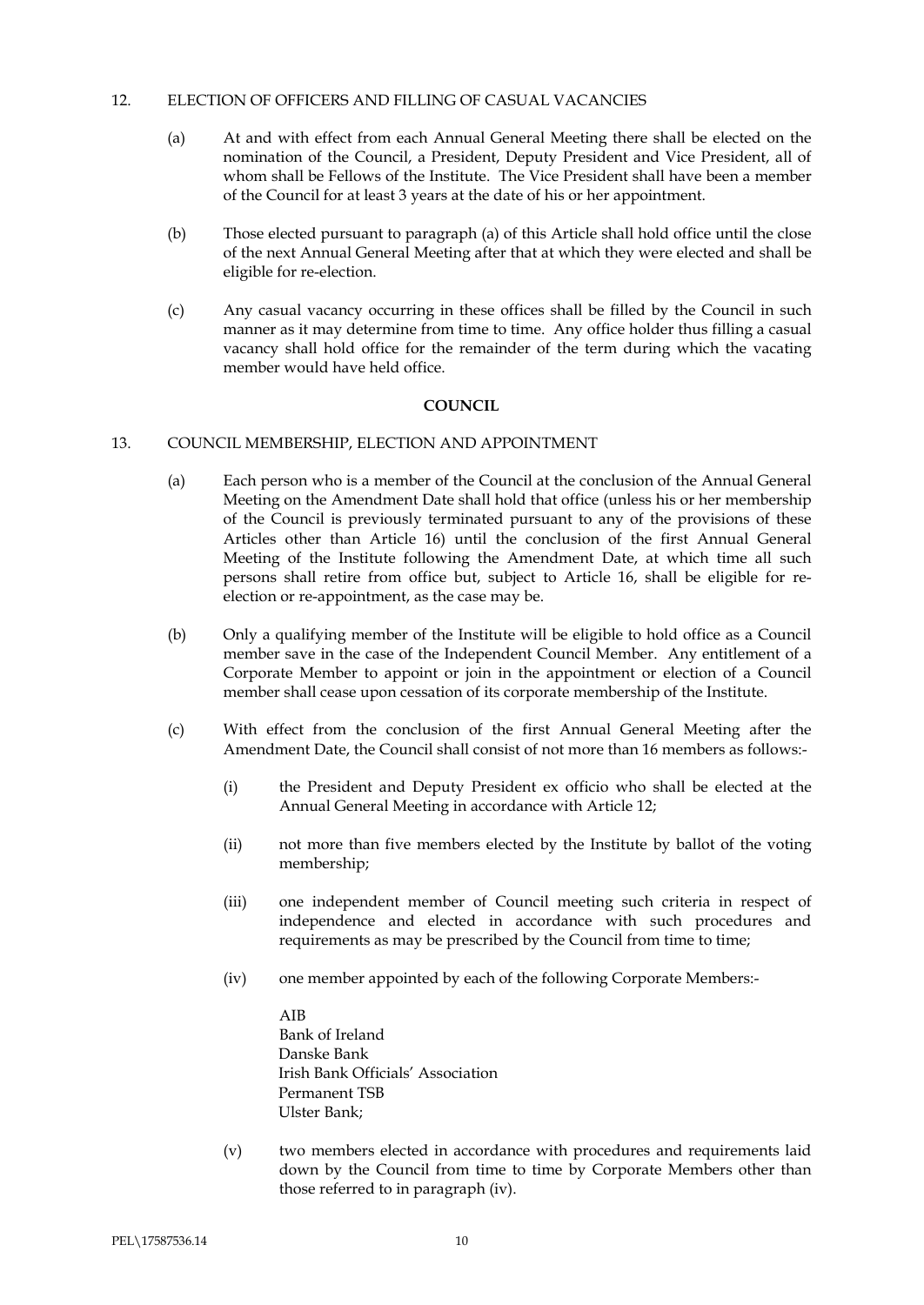- (d) The Council Member elected pursuant to paragraph (c)(iii) above shall hold office for three years from the date of election but on retirement shall be eligible for re-election.
- (e) Council members appointed by any of the Corporate Members referred to in paragraphs (c) (iv) above shall hold office, unless previously removed from office by the appointing Corporate Member(s), for three years from the date of appointment or for such other period or from such other date as the appointing Corporate Member(s) may specify at the time of appointment. Such members shall be eligible for reappointment.
- (f) Any certificates of appointment or removal of Council members appointed under paragraphs (c) (iv) above shall be sent by the secretary of the appropriate Corporate Member(s) to the secretary of the Institute.
- (g) Council members elected pursuant to paragraph  $(c)(v)$  above shall hold office for three years from the date of election but on retirement shall be eligible for re-election.
- (h) A candidate for election to the Council pursuant to paragraph (c)(ii) above must be nominated by at least 6 members of the Institute who are entitled to vote in elections of members of the Council.
- (i) If any Corporate Member specified in this Article changes its corporate or other format and/or if its business or undertaking or activity is transferred, directly or indirectly, to a successor body, in consequence of which any relevant provision for appointment or participation in an election of a member or members of the Council cannot be followed in the manner set out above, the Council may, if so requested by the Corporate Member concerned, by resolution determine that the right of appointment and removal or participation in an election may be exercised by the successor body (provided that it is or has become a member of the Institute) in such manner as the Council may approve, pending the adoption of an amendment in appropriate terms to this Article.

# **RETIREMENT AND TERMINATION OF COUNCIL MEMBERSHIP**

# 14. ELECTED COUNCIL MEMBERS TO RETIRE IN ROTATION

- (a) At the Annual General Meeting in every year (other than the first Annual General Meeting after the Amendment Date to which Article 13(a) applies) one third of the Council members elected as described in Article  $13(c)(ii)$ , or if the number of such Council members is not a multiple of three then the number nearest to but not exceeding one third, shall retire from office, but every Council member so retiring shall be eligible for re-election. A retiring Council member shall hold office until the close of the meeting at which he or she retires. Retirement in accordance with this Article shall not apply (if it would otherwise have applied) to a Council member being a President, Deputy President or Vice-President.
- (b) The Council members to retire shall be those who have been longest in office since their last election. As between two or more persons who have been Council members for an equal length of time, the persons to retire shall, in default of agreement between them, be determined by lot. The length of time a person has been a Council member shall be computed from his or her last election, if he or she has previously vacated office. Whenever any question arises as to the retirement in rotation of any Council member, it shall be decided by the Council.

# 15. REMOVAL OF COUNCIL MEMBERS

The Institute may by ordinary resolution at any general meeting, of which notice - as hereinafter provided - specifying the proposed resolution has been given, remove a Council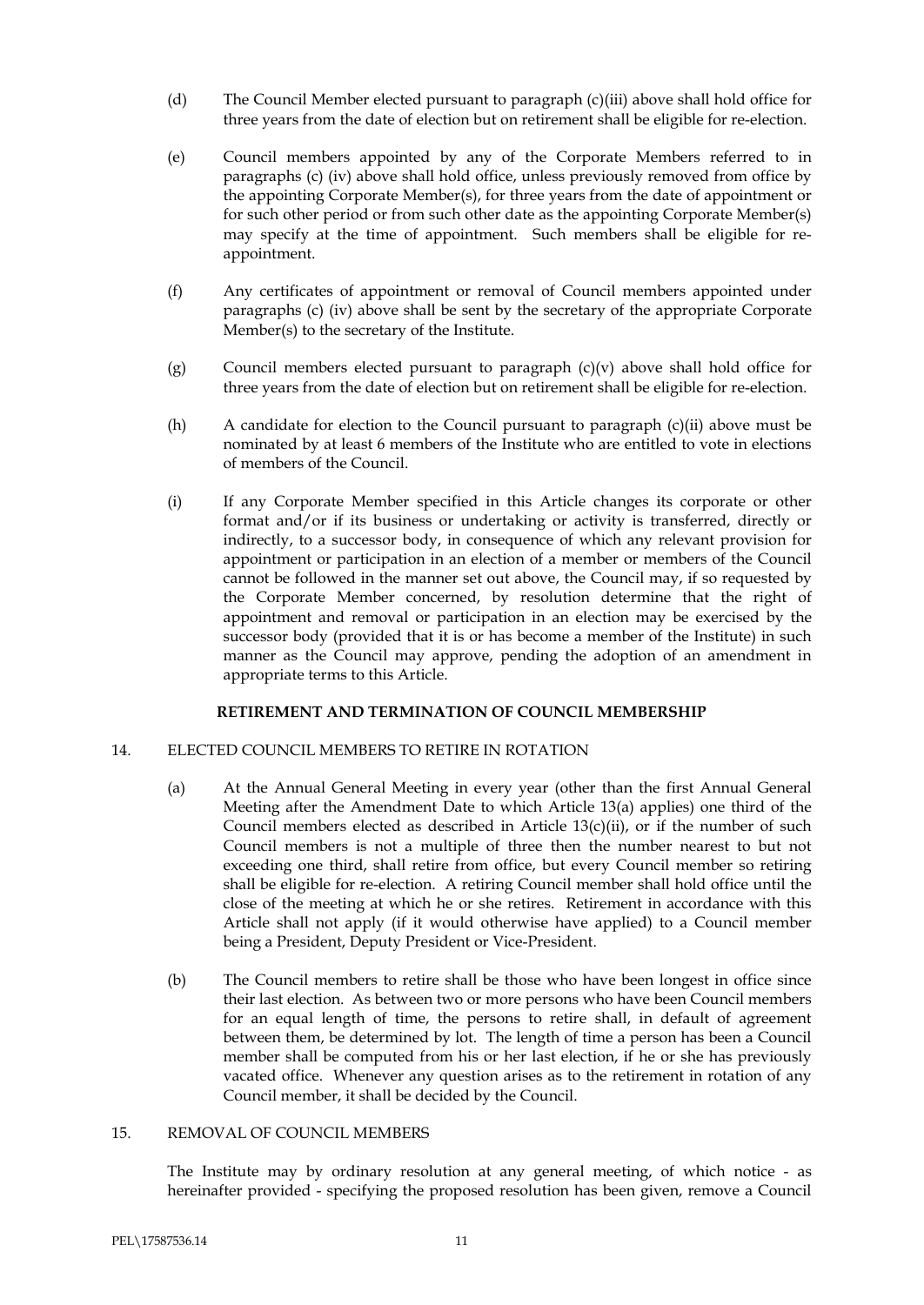member from his or her office. The notice shall be given in accordance with section 146(3) of the Act and such notice shall be sent to such Council member at his or her last registered address and the Institute shall comply with all the requirements of section 146 of the Act as modified by section 1198 of the Act. If such resolution is passed such Council member shall cease to be a Council member. The Institute may, by ordinary resolution, appoint another duly qualified person to be a Council member in place of the Council member so removed provided that the vacancy is filled at the meeting at which the member is so removed and if not so filled, it may be filled as a casual vacancy.

# 16. DURATION IN OFFICE OF COUNCIL MEMBER

Notwithstanding any other provision of these Articles (save as provided in Article 13(a)), a person shall not become or continue to be a member of Council if he or she has served (i) two consecutive terms of three years in office or (ii) an aggregate of 6 years (whether or not served consecutively), save, that if a period of three years has elapsed since the person's last date in office as a Council member, this Article 16 shall apply as though the person had not previously been a member of the Council.

# 17. APPOINTMENTS AND ELECTIONS TO FILL CASUAL VACANCIES IN COUNCIL

- (a) In case any casual vacancy or vacancies in the number of the Council members elected pursuant to Article 13(c)(ii) arises from time to time which the Council think it desirable to fill without conducting a special election the Council may appoint any qualified person to fill a vacancy, but the person so appointed shall hold office only until the next Annual General Meeting of the Institute and shall then be eligible for re-election. Notice of any casual vacancy in the office of any such elected Council member will be given to Council members prior to the meeting next following the date at which the vacancy arises. Any notice of a proposed co-option will be given by the proposers to the Secretary at least fourteen days prior to the date of the meeting at which it is proposed to appoint a qualified person to fill the vacancy. Any person thus proposed must submit prior to that date a letter of consent to act, if appointed.
- (b) If a casual vacancy in the office of the Independent Council Member arises from time to time, it may be filled by the Council in such manner as it may determine from time to time provided that the person thus filling a casual vacancy shall hold office only until the third anniversary of the date of election of the vacating member.
- (c) Any casual vacancy among the members of the Council appointed pursuant to Article  $13(c)(iv)$  shall be filled by the Corporate Member(s) whose appointee has given rise to such vacancy. The election of any member of the Council appointed pursuant to Article 13(c)(iv) to be President or Deputy President of the Institute shall be deemed to give rise to a casual vacancy and the Corporate member(s) concerned whose nominee has been appointed to either of those offices may appoint another person to be a member of the Council in his or her place.
- (d) If a casual vacancy in the office of a Council Member elected pursuant to Article  $13(c)(v)$  arises from time to time the Council may in its discretion determine that a special election shall be held to enable the relevant Corporate Members to fill the vacancy in accordance with such procedures and requirements as may be determined by the Council from time to time provided that any person so elected shall hold office only until the third anniversary of the date of election of the vacating member. The election of any member of the Council elected pursuant to Article  $13(c)(v)$  to be President or Deputy President of the Institute shall be deemed to give rise to a casual vacancy for the foregoing purposes.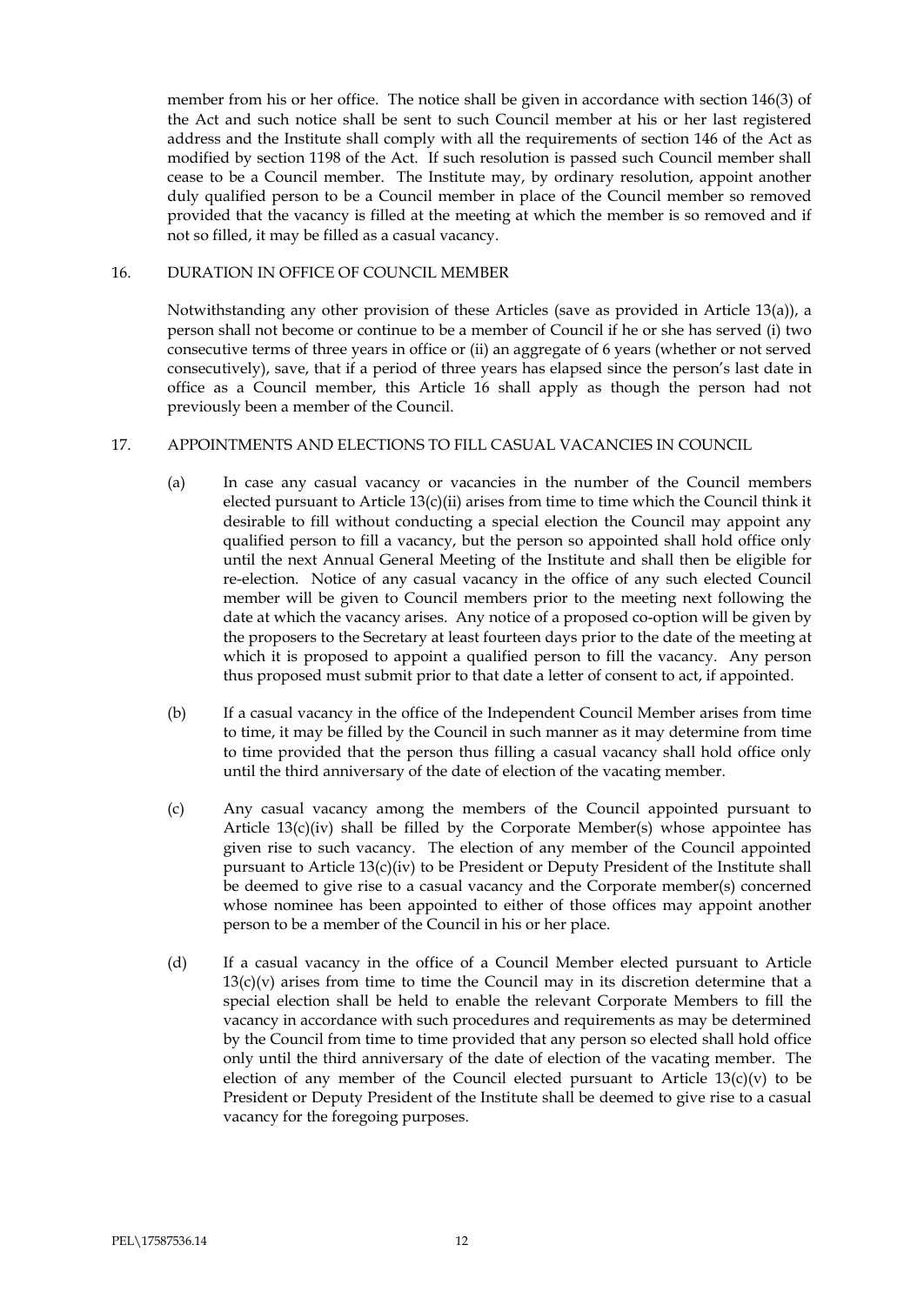# 18. SPECIAL TERMINATION OF COUNCIL MEMBERSHIP

Notwithstanding any other provision of these Articles a Council member will ipso facto vacate office if he or she:

- (a) absents himself or herself from five consecutive meetings of the Council without special leave of absence and the Council thereafter resolve that his or her place be vacated;
- (b) was appointed by a Corporate Member of the Institute pursuant to Article  $13(c)(iv)$  if and when such Corporate Member ceases to be such;
- (c) resigns his or her office by notice in writing to the Institute;
- (d) ceases to be a qualifying member;
- (e) is adjudicated bankrupt or if he or she being a bankrupt has not obtained a certificate of discharge or any event equivalent or analogous thereto occurs in the State or in any other jurisdiction or makes any arrangement or composition with his or her creditors generally;
- (f) becomes prohibited or is deemed to be subject to a disqualification order or is restricted in any manner in any jurisdiction from being a director of a company in that jurisdiction;
- (g) is convicted of an indictable offence, unless the Council otherwise determines within two calendar months after the Council is notified of such conviction;
- (h) is disqualified from being a charity trustee of any charitable organisation pursuant to section 55 of the Charities Act 2009;
- (i) is removed under sections 146 of the Act as modified by section 1198 of the Act; or
- (j) is the subject of a notice in writing served upon the Secretary signed by at least twothirds of the other Council members stating that in their opinion for stated reasons he or she has become incapable of discharging his or her duties as a Council member.

# **POWERS OF COUNCIL**

# 19. GENERAL POWERS OF COUNCIL

The Council shall be deemed to be the governing body of the Institute. The affairs of the Institute shall be managed by the Council who may exercise all such powers of the Institute as are not by the Act or by these Articles required to be exercised by the Institute in general meeting, subject nevertheless to the provisions of the Act and of these Articles and to such directions, being not inconsistent with the aforesaid provisions, as may be given by the Institute in general meeting; but no direction given by the Institute in general meeting will invalidate any prior act of the Council which would have been valid if that direction had not been given.

- 20. BYE-LAWS
	- (a) The Council may from time to time by resolution make or alter or revoke Bye-Laws comprising rules and other requirements which will be binding on, and enforceable against, members as if they were set out in full in these Articles. Notice of the making, alteration or revocation of any Bye-Law shall be published or given in such manner as the Council may from time to time determine.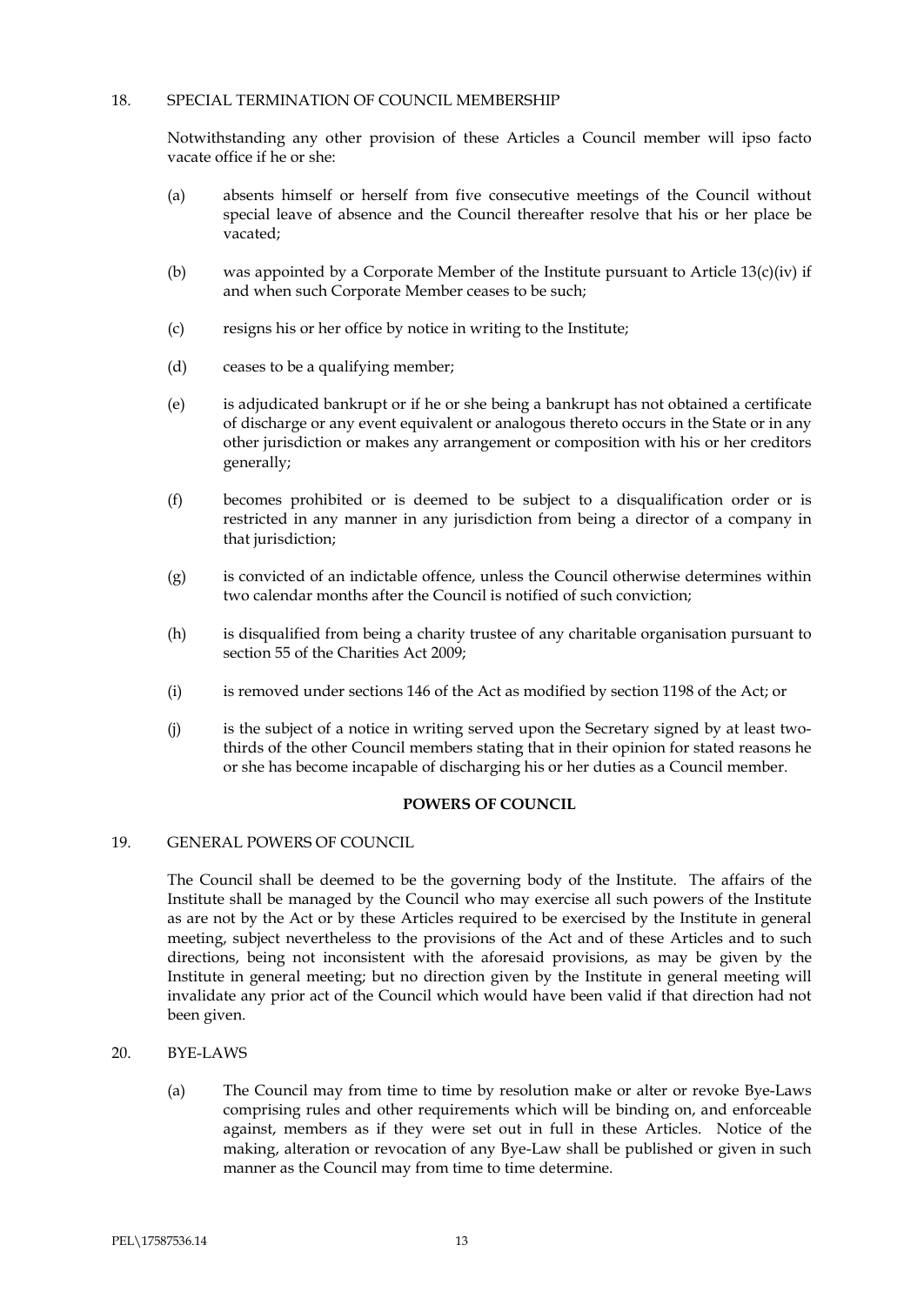- (b) No Bye-Laws made shall operate so as to abrogate, modify or vary any provisions contained in the Constitution of the Institute, and in the case of any conflict or inconsistency the Constitution shall prevail.
- (c) Any Bye-Laws purporting to make provisions for anything which under the Act or these Articles is to be provided for by resolution of the Institute in general meeting shall be inoperative and void to the extent of the provision purporting to be so made.

# 21. FEES, SUBSCRIPTIONS AND CHARGES

- (a) The Council may from time to time, in the form of Bye-laws or otherwise, set the amount of admission fees, annual subscriptions and other fees or charges to be paid by members, so that different amounts may be set in relation to different categories of member, and in relation to persons exceeding a certain age, or by reference to any other criteria at the discretion of the Council.
- (b) All fees or charges set by the Council will be payable to the Institute as indebtedness owing by the members to whom such fees and charges relate, save in the case of a member who resigns his or her membership before the date on which the fees or charges in question become due and payable.

# 22. MEMBERSHIP, EXAMINATIONS AND SPECIALIST PROFESSIONAL QUALIFICATIONS

The Council may from time to time make regulations, in the form of Bye-laws or otherwise, with respect to admission to membership of the Institute, the holding of examinations, the award of specialist professional qualifications, including the designation of any such qualification by such professional style or designation or designatory letters (if any) as the Council may from time to time adopt or prescribe, and all other related matters.

# 23. CHIEF EXECUTIVE

The Chief Executive shall be appointed by the Council for such term and at such remuneration and upon such conditions as it may think fit; and any Chief Executive so appointed may be removed by it. The Council may delegate or entrust to the Chief Executive, and other employees of the Institute, such powers in relation to the administration of the affairs of the Institute as the Council may from time to time think fit.

# 24. BORROWINGS

The Council may exercise all the powers of the Institute to borrow money and to mortgage or charge its undertaking and property or any part thereof, and to issue debentures, debenture stock and other securities whether outright or as security for any debt, liability or obligation of the Institute or of any third party.

# 25. REGIONAL CENTRES, COMMITTEES AND OTHER BODIES

The Council may from time to time approve of the establishment of regional centres, committees, specialist groups or such other bodies of the Institute as the Council may consider conducive to the aims and purpose of the Institute and may make such regulations, in the form of Bye-Laws or otherwise, as to the conduct of the affairs of such centres, committees, specialist groups and other bodies as it may think proper.

# 26. COMMITTEES

(a) The Council may at any time constitute committees for a specific purpose or otherwise and may regulate their procedure, quorum and membership as it thinks fit.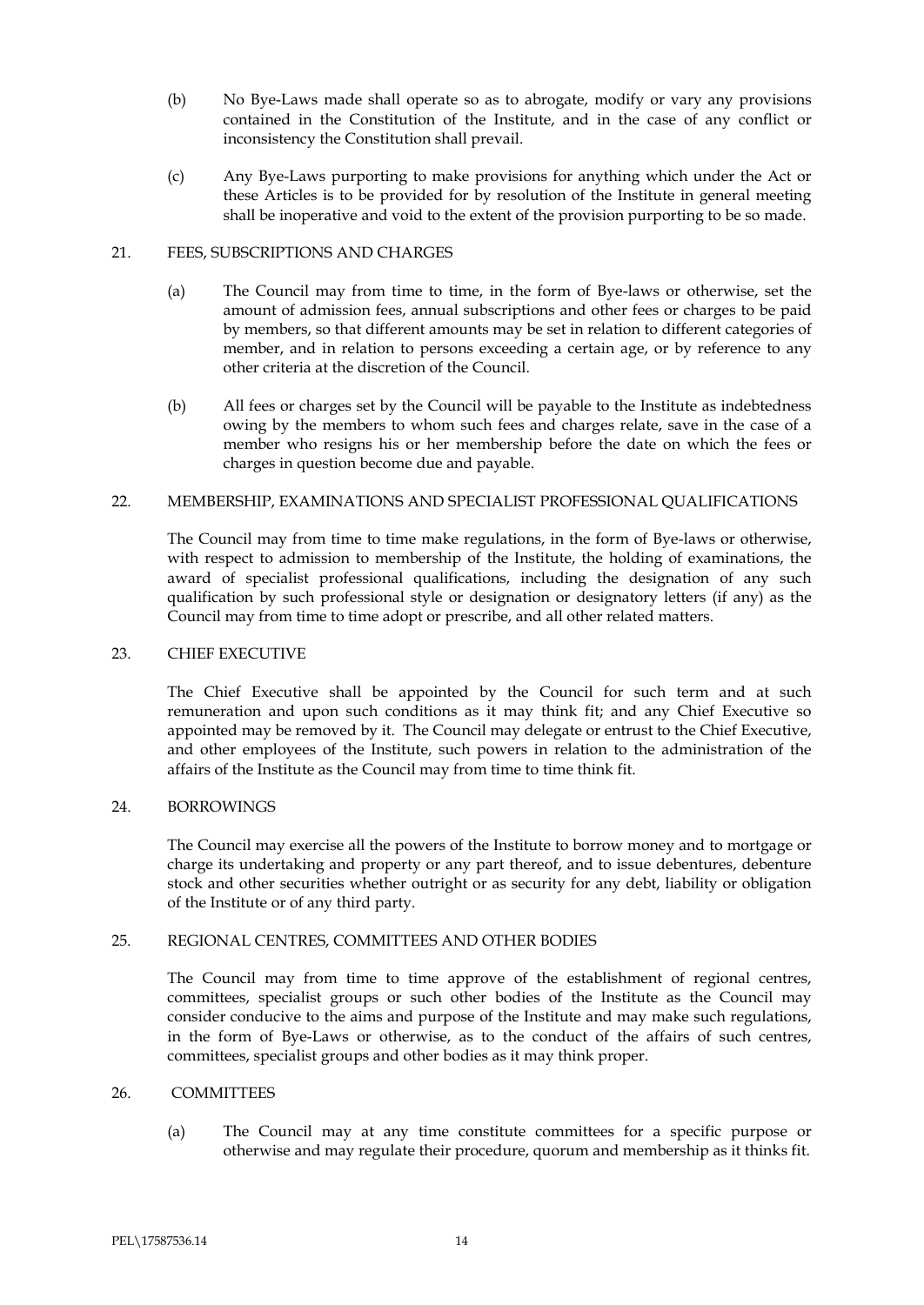- (b) Members of committees shall be chosen from among the Council members, provided that the Council may appoint any persons including employees of the Institute, to be members of a committee whether or not they are Council members or members of the Institute if, in the opinion of the Council, they possess knowledge or experience relevant to the functions of a particular committee.
- (c) The Council may delegate any of its powers to committees thus formed and may disband or change the membership (by appointment and/or removal) of any committee at any time.
- (d) The Council may prescribe regulations or Bye-laws setting out the method, timing and terms of appointment, constitution, quorum, powers and responsibilities of each committee. Save as not superseded or governed by any such Bye-laws, regulations, the meetings and proceedings of any committees shall be governed by these Articles regulating meetings and proceedings.
- (e) Committees constituted for the purposes of disciplinary processes are governed by Article 49 and this Article 26, Articles 32-34 (inclusive) and Article 54 shall not apply to such committees.

# **PROCEEDINGS OF COUNCIL**

# 27. COUNCIL MAY DETERMINE OWN PROCEDURES

The Council may meet for the dispatch of business, adjourn and otherwise regulate its meetings as it thinks fit.

# 28. VOTING

Questions arising at any meeting shall be decided by a majority of votes. Where there is an equality of votes the chairman will have a second or casting vote.

# 29. CONVENING MEETINGS

- (a) The President may, and the Chief Executive or Secretary on the requisition of not less than 3 Council members shall, at any time summon a meeting of the Council.
- (b) Any member may waive notice of any meeting of the Council, and any such waiver may be retrospective.
- (c) Notice of a meeting of the Council will be deemed to be duly given to a member if it is given to him or her personally or by word of mouth or sent to him or her in writing by delivery, post, telecopier, electronic mail or any other means of communication approved by the Council, at his or her last-known address or any other address given by him or her to the Institute for the purpose.

# 30. QUORUM

The quorum necessary for the transaction of the business of the Council may be fixed by the Council and, unless so fixed after the date of adoption of these Articles, will be five. A meeting of the Council at which a quorum is present shall be competent to exercise all powers and discretion for the time being exercisable by the members of the Council.

The continuing members of the Council may act notwithstanding any vacancy in their body but if and for so long as their number is reduced below the number fixed pursuant to these Articles as the necessary quorum of the Council, the continuing member or members of Council may act for the purpose of increasing their number to that number, or of summoning a general meeting of the Institute, but for no other purpose.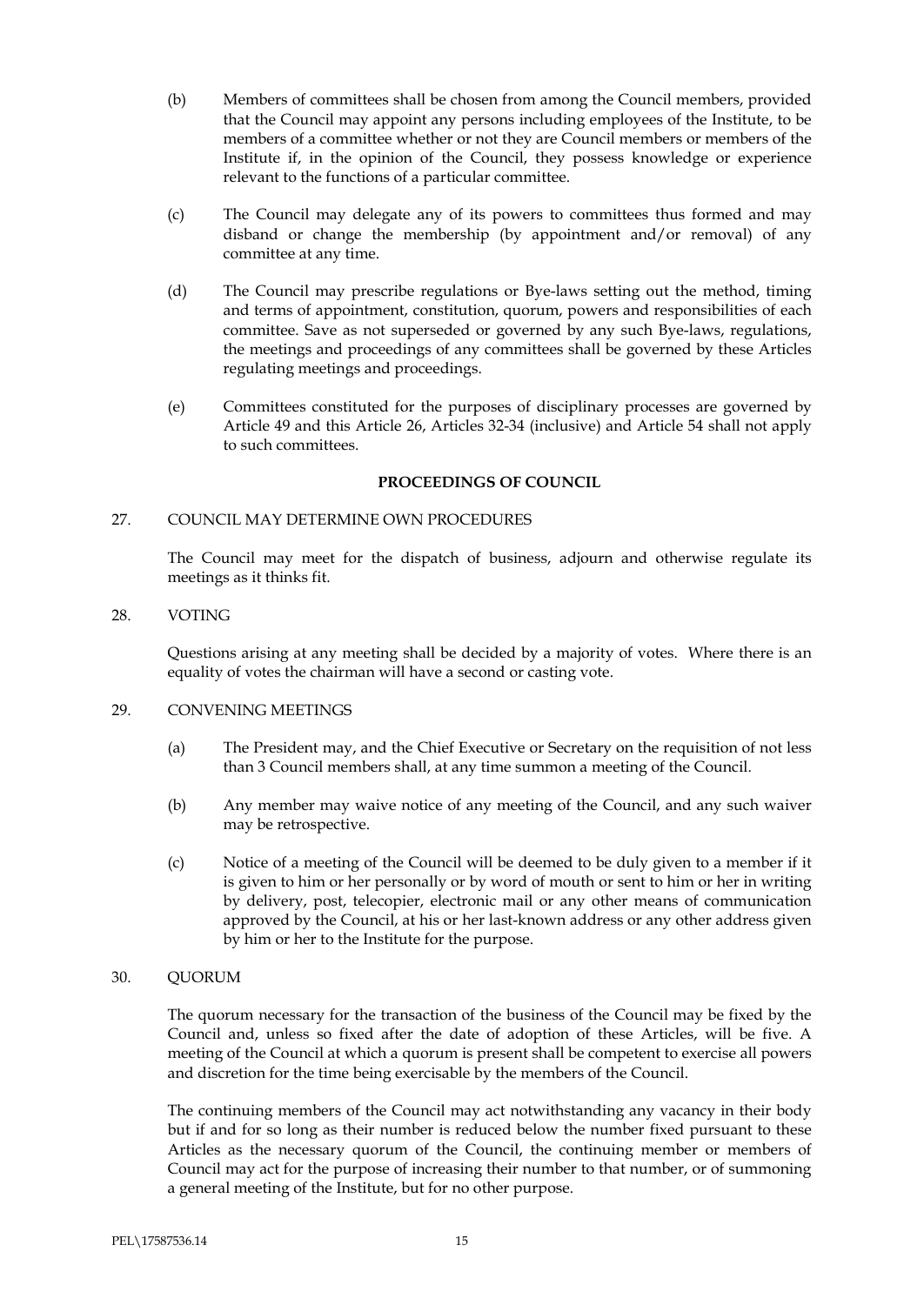## 31. CHAIRMAN

The President or, in his or her absence, the Deputy President or, in his or her absence, the Vice-President will be the chairman of the meetings of the Council but, if at any meeting none of the President, Deputy President or Vice-President is present within fifteen minutes after the time appointed for holding the meeting, the Council members present may choose one of their number to be chairman of the meeting.

### 32. MINUTES

The Council shall cause proper minutes to be made of the proceedings of all meetings of the Council, Committees and general meetings. A record of all such minutes signed by (or by a person nominated by) the chairman of such meeting or the chairman of the meeting of the Council, committee or general meeting, respectively, next succeeding, will be conclusive evidence without further proof of the facts therein stated.

#### 33. PROCEDURAL MATTERS

(a) Resolutions in Writing:

A resolution in writing signed by all the members for the time being, of the Council, or of a committee of the Council, being members entitled to receive notices of meetings of the Council or of such committee (as the case may be), will be as valid as if it had been passed at a meeting of the Council or such committee (as the case may be) duly convened and held, and any such resolution in writing may consist of several documents in the like form each signed by one or more of such members of the Council or of a Committee (as the case may be). Such a resolution may (unless the Council shall otherwise determine either generally or in any specific case) be delivered or transmitted by electronic means or facsimile.

- (b) Format of meetings of the Council
- (i) For the purposes of these Articles, the contemporaneous linking together by telephone or other means of electronic communication of a number of members of the Council not less than the quorum shall be deemed to constitute a meeting of the Council, and all the provisions in these Articles as to meetings of the Council shall apply to such meetings, provided that:
	- (A) each member of the Council taking part in such a meeting must be able to hear, and speak to, each of the other members of the Council taking part; and
	- (B) at the commencement of such a meeting each member of the Council must acknowledge his or her presence and that he or she accepts that the proceedings will be deemed to be a meeting of the Council.
- (ii) A member of the Council may not cease to take part in the meeting by disconnecting his or her telephone or other means of communication unless he or she has previously obtained the express consent of the chairman of the meeting, and a member of the Council shall be conclusively presumed to have been present and to have formed part of the quorum at all times during the meeting unless he or she has previously obtained the express consent of the chairman of the meeting to leave the meeting.
- (iii) A minute of the proceedings at such meeting by telephone or other means of communication shall be sufficient evidence of such proceedings and of the observance of all necessary formalities if certified as a correct minute by the chairman of the meeting.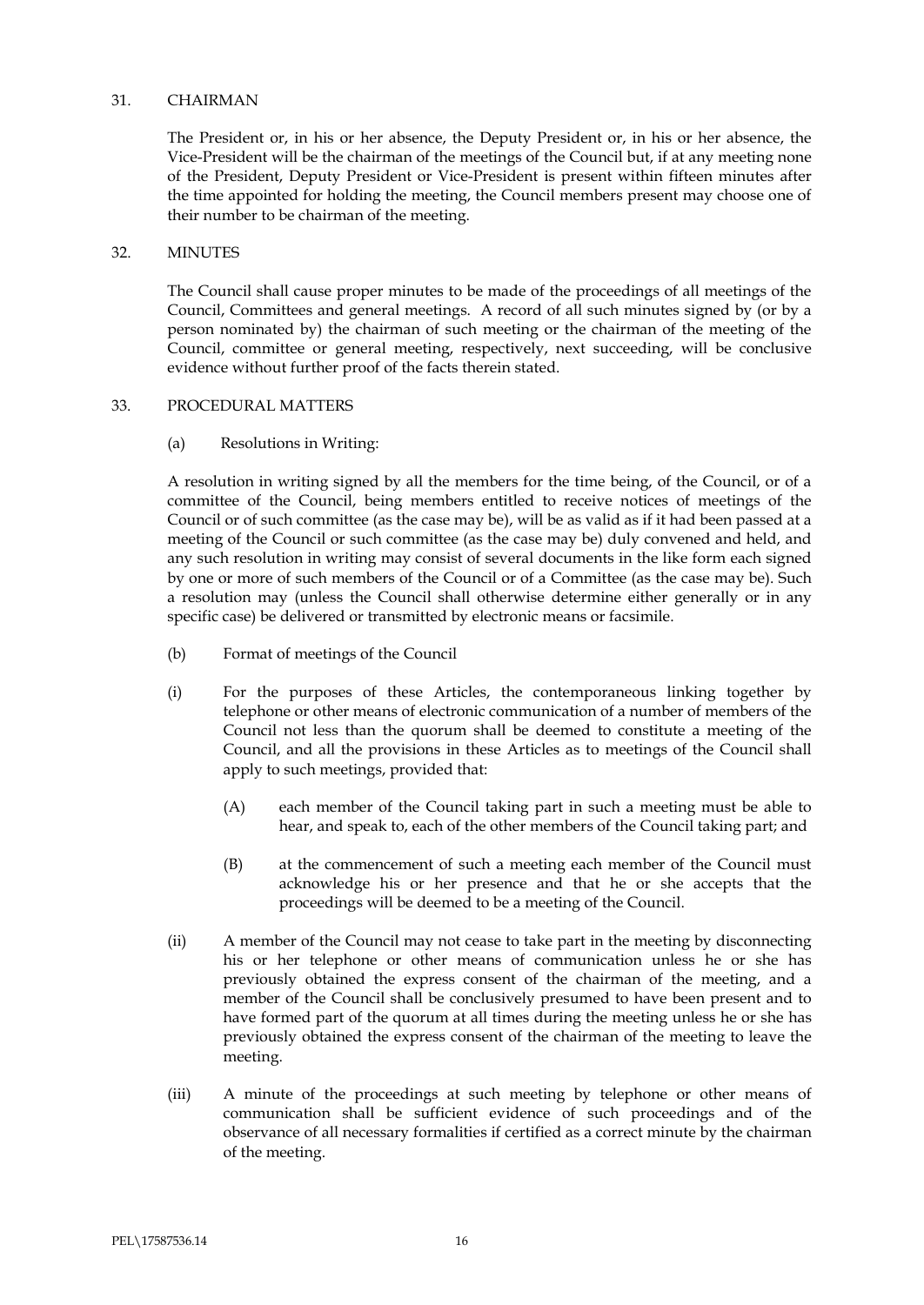(iv) The provisions of this Article shall apply, mutatis mutandis, to meetings of committees of the Council.

## 34. VALIDITY OF ACTS DONE

All acts done by any meeting of the Council or a Committee or any person acting as a Council or Committee member, notwithstanding that it is afterwards discovered there was some defect in the appointment of any such Council or Committee member or person acting as aforesaid or that they or any of them were disqualified, be as valid as if every such person had been duly appointed and was qualified to be a Council or Committee member.

#### **GENERAL MEETINGS**

#### 35. ANNUAL GENERAL MEETINGS

- (a) The Institute shall in each year hold a general meeting as its annual general meeting in addition to any other general meetings in that year and shall specify the meeting as such in the notice calling it; and not more than 15 months shall elapse between the date of one annual general meeting of the Institute and that of the next.
- (b) Any member wishing to bring before the annual general meeting any resolution (other than a special resolution or a resolution for the removal of a Council member under Article 15) not relating to the business mentioned in Article 39 shall give notice of such resolution to the Secretary not later than 31st December of the previous year.

### 36. EXTRAORDINARY GENERAL MEETINGS

- (a) All general meetings other than annual general meetings will be called extraordinary general meetings.
- (b) The Council may, whenever it thinks fit, convene an extraordinary general meeting, and extraordinary general meetings shall also be convened on such requisition or, in default, may be convened by such requisitionists, as are provided in section 178 of the Act as modified by section 1203(b) of the Act.

# 37. NOTICE OF GENERAL MEETINGS

Length, Contents and Addressees of Notice:

- (a) Subject to sections 181 and 191 of the Act, an annual general meeting and a meeting called for the passing of a special resolution shall be called by 21 days notice in writing at the least, and a meeting of the Institute (other than an annual general meeting or a meeting for the passing of a special resolution) shall be called by 14 days notice in writing at the least. The notice will be exclusive of the day on which it is served or deemed to be served and of the day for which it is given and shall specify the place, the day and the hour of the meeting, the general nature of the business to be transacted at the meeting, and, in the case of a proposed special resolution, the text or substance of that proposed special resolution and shall be given, in manner hereinafter mentioned, to such persons as are, under these Articles entitled to receive such notices from the Institute.
- (b) In accordance with Article 8.4 of these Articles a notice in writing of a general or any meeting of the Institute is to be taken as served on or given to a member in any case in which that notice of that meeting is sent by electronic means to such electronic address as has, at that time most recently, been provided to the Institute by the member or is otherwise given in accordance with Article 57.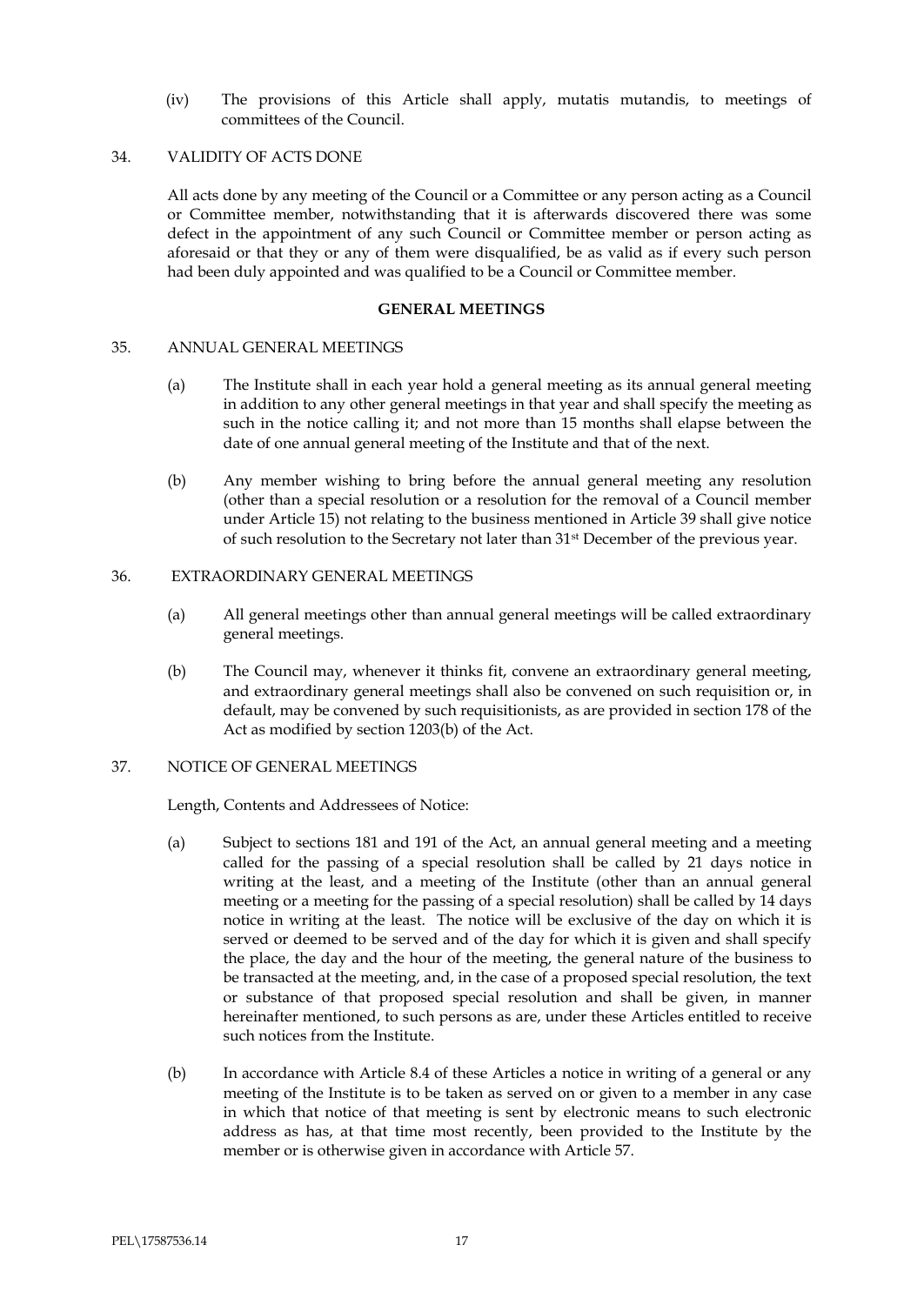# 38. OMISSION TO GIVE NOTICE

The accidental omission to give notice of a meeting to, or the non-receipt of notice of a meeting by, any person entitled to receive notice will not invalidate the proceedings at that meeting.

# **PROCEEDINGS AT GENERAL MEETINGS**

### 39. BUSINESS OF ANNUAL GENERAL MEETING

The business of the annual general meeting shall, in accordance with section 186 of the Act, include the following matters:

- (a) consideration of the Institute's statutory financial statements and the report of Council;
- (b) review by the members of the Institute's affairs;
- (c) the authorisation of Council to approve the remuneration of the statutory auditors;
- (d) the election or re-election of Council Members in accordance with these Articles; and
- (e) the appointment or re-appointment of the statutory auditors,

and provided that sections  $186(c)(i)$  and (f) of the Act shall not apply to the Institute.

# 40. QUORUM

- (a) No business shall be transacted at any general meeting unless a quorum of members is present at the time when the meeting proceeds to business; save as herein otherwise provided, five members present in person shall be a quorum.
- (b) If within 15 minutes from the time appointed for the meeting a quorum is not present, the meeting, if convened upon the requisition of members, shall be dissolved; in any other case it shall stand adjourned to the same day in the next week at the same time and place, or to such other day and at such other time and place as the Council may determine, and if at the adjourned meeting a quorum is not present within fifteen minutes from the time appointed for the meeting the members present will be a quorum.

# 41. CHAIRMAN OF GENERAL MEETINGS

The President or, in his or her absence, the Deputy President or, in his or her absence, the Vice President shall preside as chairman at every general meeting of the Institute. If none of the President, Deputy President or Vice President is present within fifteen minutes after the time appointed for the holding of the meeting or if, being present, he or she is unwilling to preside, the members present shall choose some member of the Council to preside as chairman or, if no such member be present or if all the members of the Council present decline to take the chair, they shall elect one of their number to be chairman of such meeting.

# 42. ADJOURNMENT

The chairman may with the consent of any meeting at which a quorum is present (and shall, if so directed by the meeting), adjourn the meeting from time to time and from place to place, but no business shall be transacted at any adjourned meeting other than business left unfinished at the meeting from which the adjournment took place. When a meeting is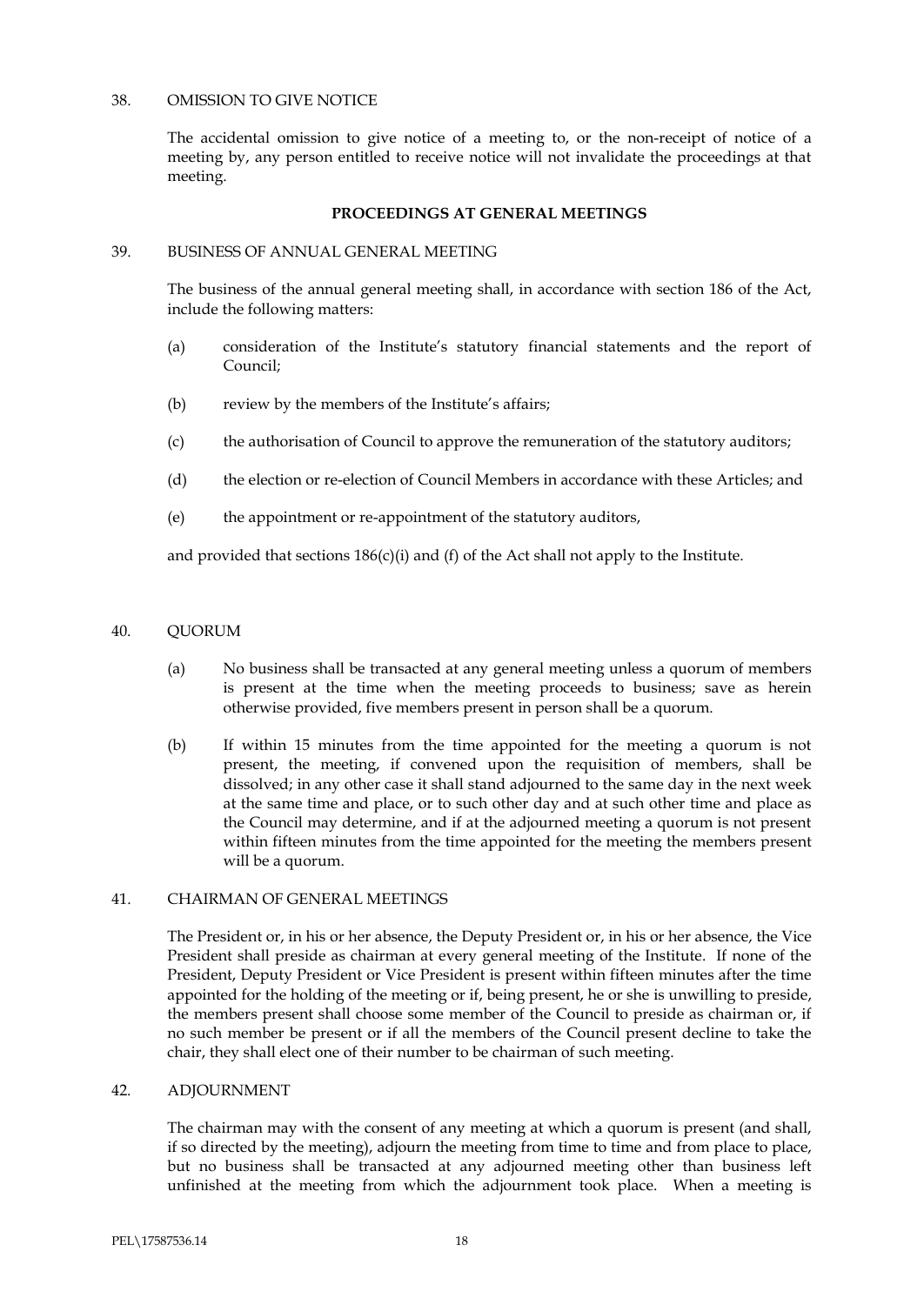adjourned for 30 days or more, notice of the adjourned meeting shall be given as in the case of an original meeting. Save as aforesaid, it shall not be necessary to give any notice of an adjournment or of the business to be transacted at an adjourned meeting.

### 43. VOTING

Subject to a poll being demanded, as hereinafter mentioned, every question to be decided by any general meeting, unless resolved on without dissent, or unless otherwise prescribed by the Act, shall be decided by a majority of the membership personally present thereat and entitled to vote, by way of show of hands.

#### 44. DEMAND FOR A POLL

At any general meeting (unless a poll on any resolution thereof be demanded as provided below whether before or on the declaration by the Chairman of the meeting of the result of a show of hands thereon), a declaration by the Chairman that a resolution is carried, or carried by a particular majority, or lost or not carried by a particular majority, and an entry to that effect in the minutes of the proceedings of the meeting, shall be conclusive evidence of the fact so declared, without proof of the number or proportion of the votes given for or against the resolution. A demand for a poll may be made by:

- (a) the Chairman;
- (b) at least 3 members; or
- (c) any member or members representing not less than 10 per cent of the total voting rights of all the members of the Institute having the right to vote at the meeting.

If a poll is duly demanded it shall be taken in such manner as the Chairman of the meeting directs, and the result of the poll shall be deemed to be the resolution, in relation to the matter concerned, of the meeting at which the poll was demanded. A poll duly demanded with regard to the election of a chairperson or on a question of adjournment of a meeting shall be taken forthwith. A poll demanded on any other question may be taken at such time as the Chairman of the meeting directs and notwithstanding the demand for a poll the meeting shall continue for the transaction of business other than the question in respect of which the poll has been demanded. The demand for a poll may be withdrawn by the person or persons who have made the demand.

# 45. CASTING VOTE

Where there is an equality of votes, the chairman of the meeting will have a second or casting vote.

# **VOTES OF MEMBERS**

# 46. RIGHT TO VOTE

Each voting member will have one vote on every resolution in general meeting. Votes shall be given personally. No member will be entitled to vote at any general meeting unless all moneys immediately due and payable by him to the Institute have been paid.

# 47. OBJECTIONS

No objection may be raised to the qualification of any voter except at the meeting or adjourned meeting at which the vote objected to is given or tendered, and every vote not disallowed at such meeting shall be valid for all purposes. Any such objection made in due time shall be referred to the chairman of the meeting whose decision will be final and conclusive.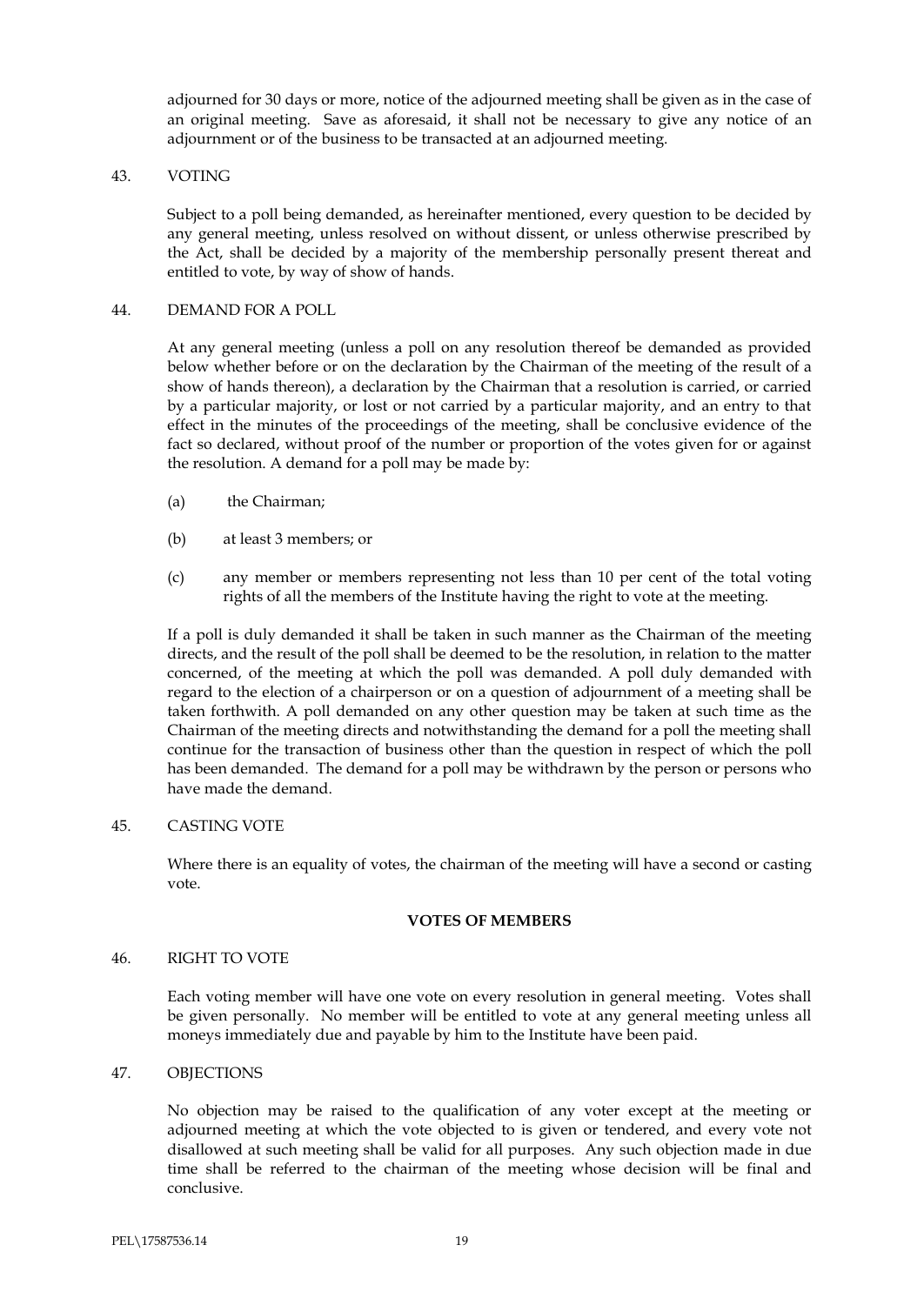# **ELECTIONS**

# 48. ELECTION BY BALLOT OF MEMBERS OF THE COUNCIL

- (a) The form and procedure of any ballot to be held for the election of one or more members of the Council pursuant to Article 12, 13 or 17 shall be as determined by the Council from time to time and may comprise (in whole or in part) any arrangement for voting by electronic means during some period before the relevant Annual General Meeting, or, as the case may be, the day of the special election, as may be determined by the Council from time to time.
- (b) The Council shall nominate three scrutineers, two of whom shall not be Council members, to oversee the ballot.
- (c) If the number of candidates does not exceed the number of vacancies all the candidates will be deemed to have been elected by ballot.
- (d) The result of the ballot shall be declared at the Annual General Meeting (in the case of an election pursuant to Article 12 or 13) and in such manner as the Council may determine in any other case.

# **DISCIPLINE**

# 49. LIABILITY TO DISCIPLINARY ACTION

- (a) A member may be liable to disciplinary action if
	- (i) in the course of carrying out his or her professional duties, or otherwise, he or she commits, by act or omission, any misconduct; and for this purpose misconduct includes, but is not confined to, any act or default likely to bring discredit to himself or herself, the Institute or the profession of banking or financial services (including having regard to the professional standards of the Institute referred to in Article 4); and where a member has, before a court in any jurisdiction, pleaded guilty to or has been found guilty of any offence involving dishonesty, violence or indecency or has in any civil or criminal proceedings been held or found to have acted fraudulently or dishonestly it shall be presumed, unless the contrary is established, that any such conviction or finding constitutes proof of misconduct;
	- (ii) he or she has committed any breach of or has failed refused or neglected to comply with these Articles or any Bye-Laws or regulations made hereunder;
	- (iii) he or she has failed, refused or neglected to comply with any orders of a disciplinary committee (by whatever name called) other than pending the outcome of an appeal;
	- (iv) he or she has been duly disciplined by another professional body or some other disciplinary process; or
	- (v) he or she is adjudicated bankrupt or any event equivalent or analogous thereto occurs in the State or in any other jurisdiction or he or she makes any arrangement or composition with his or her creditors generally.
- (b) Without prejudice to the generality of Article 20, the Council may from time to time prescribe Bye-Laws, regulations and procedures (hereinafter referred to in this Article as "regulations") for the purposes of or in connection with any disciplinary matters in respect of members. Such regulations may, without limitation, provide for: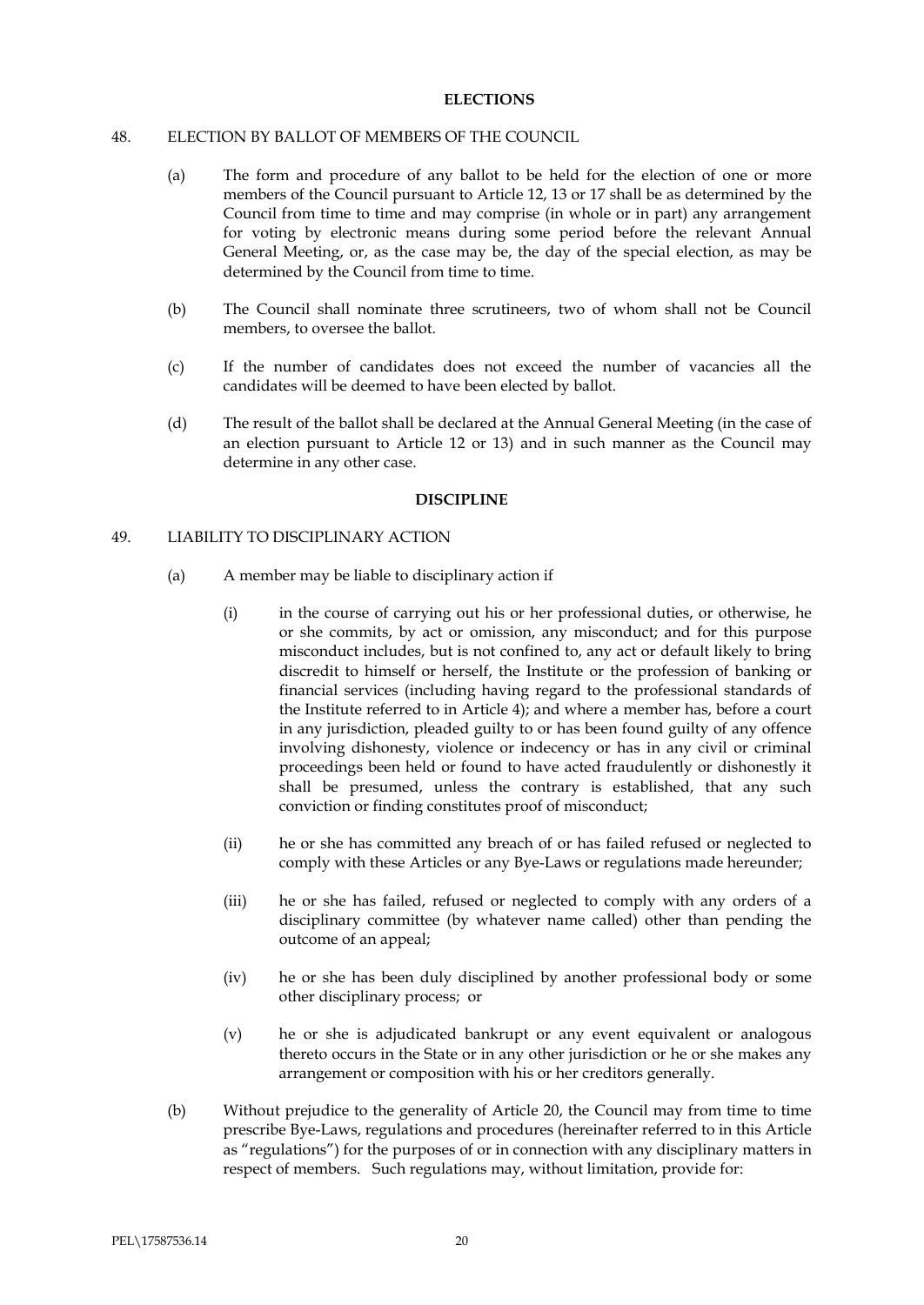- (i) such matters as the right of a member to be given notice of any disciplinary proceedings, to be represented at such meetings, to call and cross-examine any witness and to appeal against any disciplinary order made against him or her;
- (ii) the terms of appointment, constitution, quorum, powers, responsibilities and procedures of committees for the purposes of disciplinary processes including regarding the preparation of cases to be heard by them and the manner in which cases will be presented to them or referred to them for consideration, which may include (without limitation) procedures for the hearing of cases in an expedited manner; and
- (iii) the making of disciplinary orders, orders for the payment of fines and/or costs of any disciplinary process and may provide for the publication of disciplinary orders in those cases where a complaint is found proved in whole or in part against a member

provided that committees established for the purposes of this Article may be constituted solely or partially by persons who are not Council Members or members of Institute and the Council may by Bye-laws or otherwise prescribe the maintenance of a standing pool of such persons from which such appointments may be made (exclusively or otherwise), and for the provision of appropriate information and training to such persons, from time to time.

- (c) In deciding whether a member has been guilty of misconduct regard may be had to any of these Articles, any Bye-Laws or regulations made hereunder and any relevant code of conduct or equivalent document adopted by the Council.
- (d) Every member shall co-operate with the Council and the committees appointed by it in the administration and conduct of the Institute's disciplinary process.
- (e) Failure by a member to respond fully to correspondence from the Secretary of the Institute and within the time permitted shall in itself constitute a prima facie case of misconduct.
- (f) For the avoidance of doubt, a member may be liable to disciplinary action by reference to these Articles or any Bye-Laws or regulations in force at the time the matter(s) complained of took place. All disciplinary proceedings, however, shall (for the avoidance of doubt) be conducted in accordance with the articles, or any Bye-Laws or regulations, in force at the time of such proceedings.

# **FINANCIAL**

# 50. ACCOUNTS

- (a) The Council shall cause proper books of account to be kept in accordance with the Act.
- (b) The Council shall from time to time, in accordance with the Act, cause to be prepared and laid before the Annual General Meeting of the Institute such profit and loss or income and expenditure accounts, balance sheets and reports as are required by the Act to be prepared and laid before such annual general meeting and shall cause a copy of every balance sheet (including every document required by law to be annexed thereto) to be sent, not less than 21 days before the date of the annual general meeting, to every person entitled under the provisions of the Act to receive them.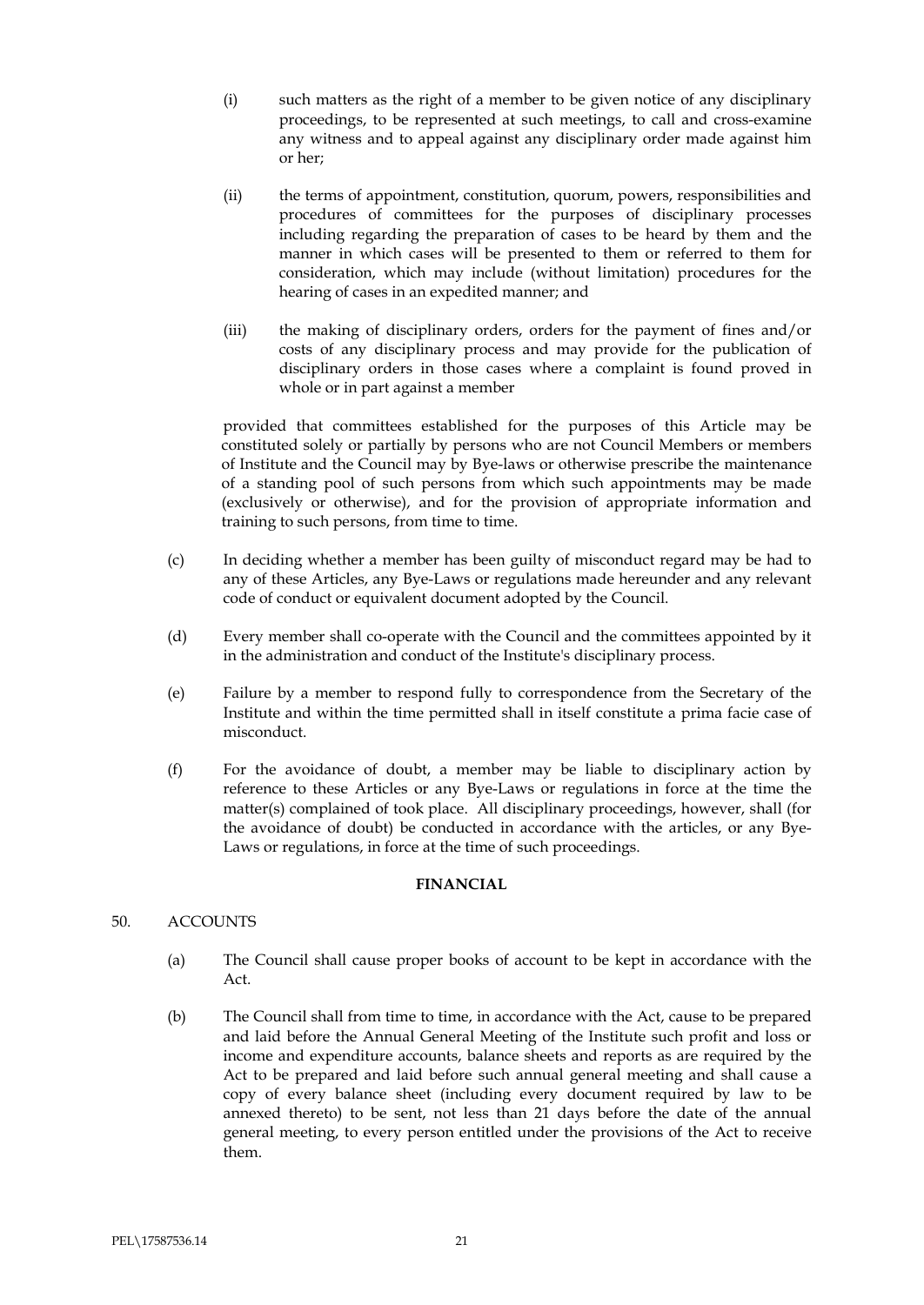- (c) Where the Institute is obliged by the Act or by these Articles to send to a member (i) copy of the Institute's accounts and balance sheet and of the directors' and auditors' (or other) reports or (ii) any other document, such copy or other document (together with any required attachments) may, in accordance with these Articles, be sent:
	- (i) by electronic means to such electronic address as may have been provided to the Institute by that member; or
	- (ii) by being forwarded by electronic means, to such electronic address as may have been provided to the Institute by that member, a notification of publication of the relevant document(s) on the Institute's website pursuant to Article 57.

# **AUDITOR**

- 51. An Auditor shall be appointed at each Annual General Meeting with duties regulated in accordance with the Act.
- 52. Subject to the provisions of the Act, all acts done by any person acting as an auditor shall, as regards all persons dealing in good faith with the Institute, be valid, notwithstanding that there was some defect in his or her appointment or that he or she was at the time of his or her appointment not qualified for appointment.

#### **GENERAL**

# 53. SECRETARY

- (a) The Secretary shall be appointed by the Council for such term and at such remuneration and upon such conditions as it may think fit; and any Secretary so appointed may be removed by it.
- (b) Anything by the Act or these Articles required or authorised to be done by or to the Secretary may be done by or to any assistant or acting Secretary, or if there is no assistant or acting Secretary capable of acting, by or to any officer of the Institute authorised generally or specially in that behalf by the Council provided that any provision of the Act or these Articles requiring or authorising a thing to be done by or to a member of the Council and the Secretary shall not be satisfied by its being done by or to the same person acting both as a member of the Council and as, or in the place of, the Secretary.

# 54. THE SEAL

The Seal shall be used only by the authority of the Council or of a Committee authorised by the Council on its behalf, and every instrument to which the Seal is affixed shall be signed by a Council member and shall be countersigned by the Chief Executive or by a second Council member or by some other person appointed by the Council for the purpose.

# 55. LIABILITIES OF COUNCIL AND OFFICERS

(a) Subject to the provisions of and so far as may be permitted by the Act and the Charities Act 2009, each Council Member, member of a Committee, Auditor, Secretary and other officer shall be indemnified by the Institute against all costs, charges, losses, expenses and liabilities incurred by him or her in the execution and discharge of his or her duties or in relation thereto including (without prejudice to the generality of the foregoing) any liability incurred by him or her in defending any proceedings, civil or criminal, which relate to anything done or omitted to be done or alleged to have been done or omitted by him or her as an officer or employee of the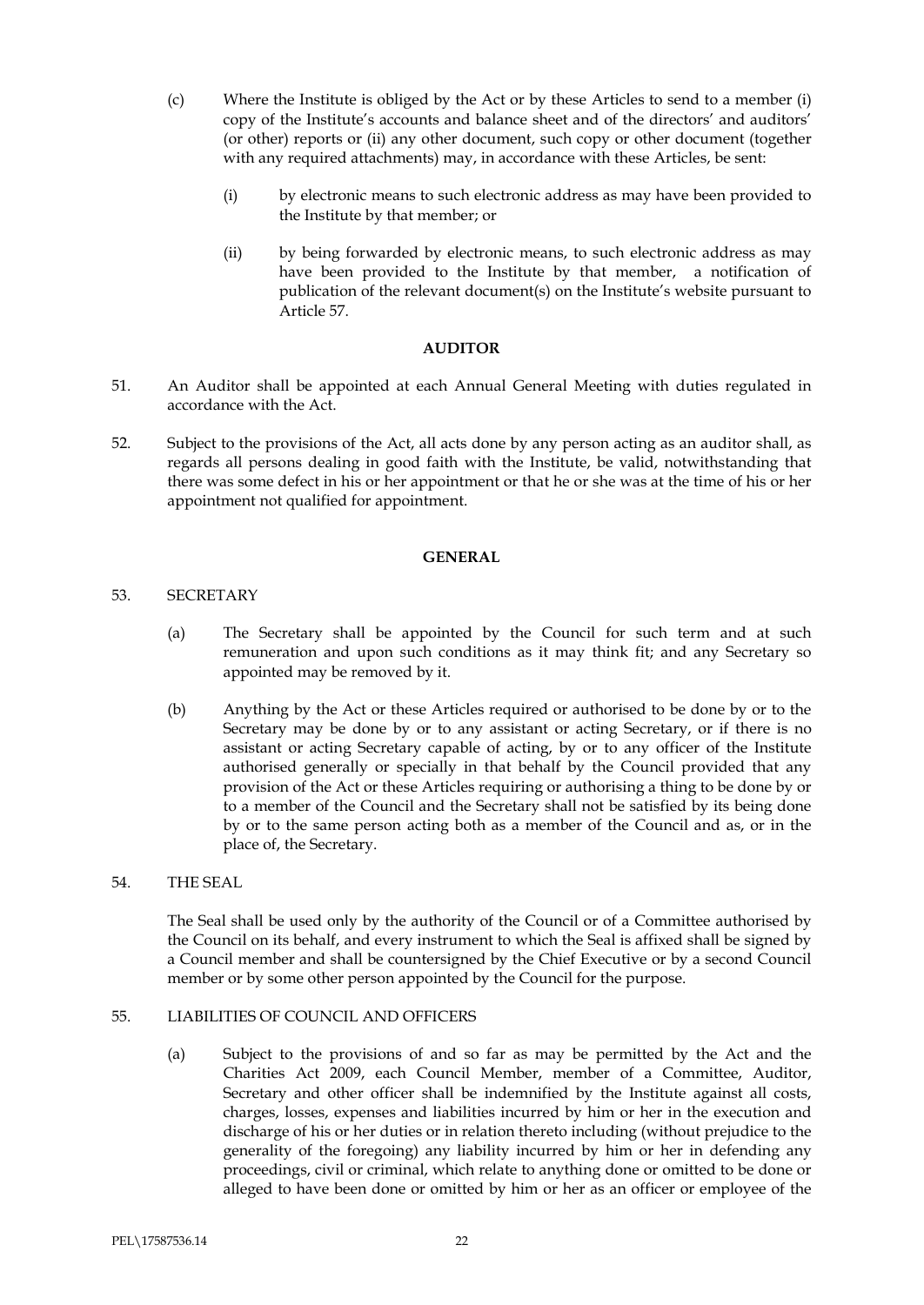Institute and in which judgment is given in his or her favour (or the proceedings are otherwise disposed of without any finding or admission of any material breach of duty on his or her part) or in which he or she is acquitted or in connection with any application under any statute for relief from liability in respect of any such act or omission in which relief is granted to him or her by the Court but provided that this Article shall not apply with respect to any such costs, charges, losses, expenses and liabilities incurred by the said persons as arise from their own respective wilful act or default.

(b) Subject to the provisions of the Act and the Charities Act 2009, the Council shall have the power to purchase and maintain insurance for or for the benefit of any persons who are or were at any time Council members, members of Committees or officers of the Institute including (without prejudice to the generality of the foregoing) insurance against any liability incurred by such persons in respect of any act or omission in good faith in the actual or purported execution or discharge of their duties or in the exercise or purported exercise of their powers or otherwise in connection with their duties, powers or offices.

# **NOTICES**

# 56. COMMUNICATIONS TO THE INSTITUTE

- (a) Subject to the Act and except where otherwise expressly provided in these Articles, any notice, document or information to be given, served or delivered to or on the Institute pursuant to these Articles shall be in writing in a paper copy or, subject to paragraph (b), in electronic form.
- (b) Subject to the Act and except where otherwise expressly provided in these Articles, a notice, document or information may be given, served or delivered to or on the Institute in electronic form only if this is done in such form and manner as may have been specified by the Council from time to time for the giving, service or delivery of notices, documents or information in electronic form. The Council may prescribe such procedures as they think fit for verifying the authenticity or integrity of any such notice, document or information given, served or delivered to or on it in electronic form.

# 57. COMMUNICATIONS BY THE INSTITUTE

- (a) Except where otherwise expressly provided in these Articles, any notice, document or information to be given, served or delivered by the Institute pursuant to these Articles or the Act shall be in writing in paper copy or electronic form.
- (b) Except where otherwise expressly provided in these Articles, any notice, document or information to be given, served or delivered in pursuance of these Articles or the Act may be given to, served on or delivered to any member or person by the Institute:
	- (i) by handing same to him or her or his or her authorised agent;
	- (ii) by leaving the same at his or her registered address;
	- (iii) by sending the same by the post or other delivery service in a pre-paid cover addressed to him or her at his or her registered address; or
	- (iv) by sending the notice, the document or the information in electronic form to such electronic address as shall from time to time be provided to the Institute by the member or person or by making it available on a website (provided the member or person receives, by any of the means at (i) to (iii) above or by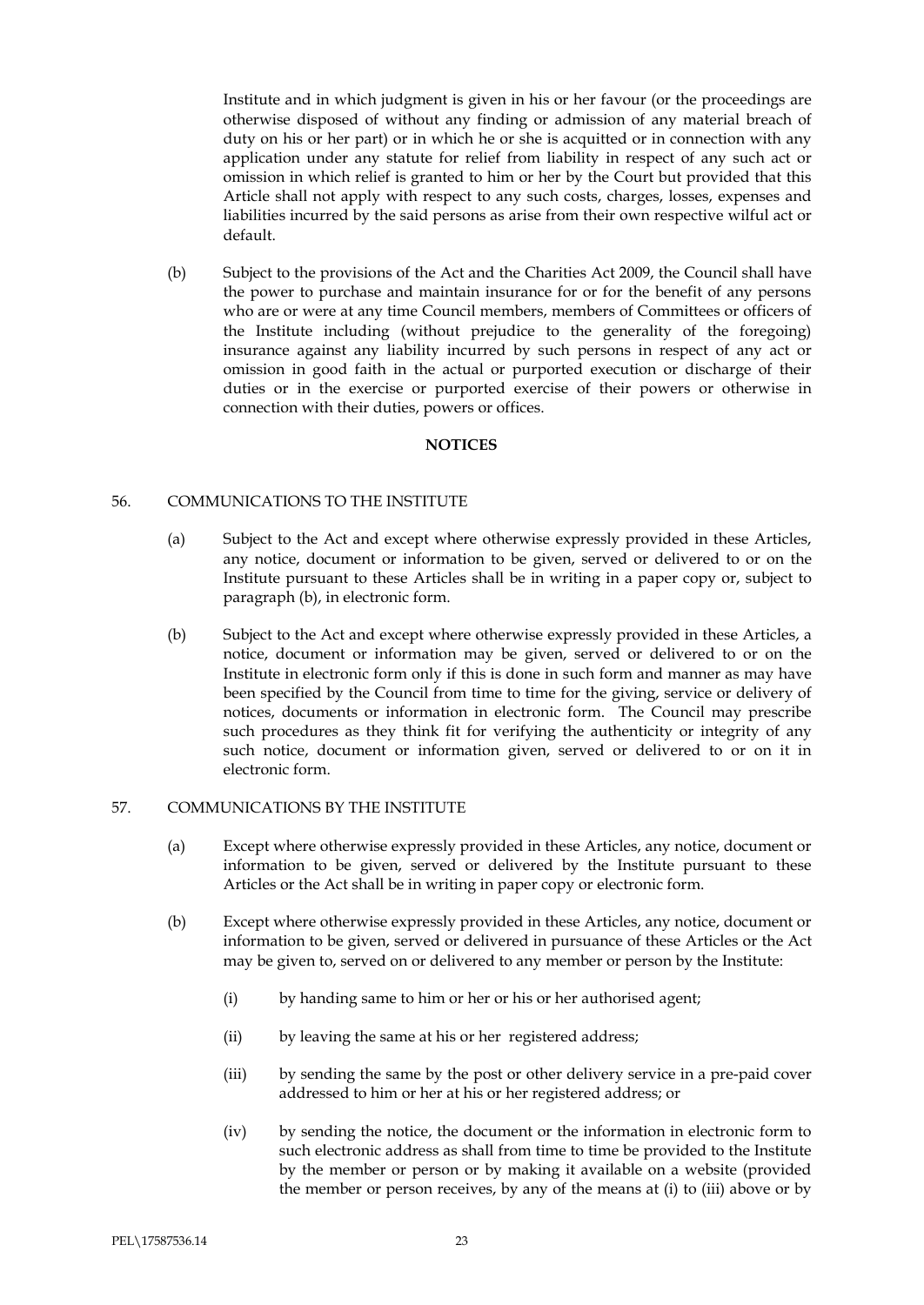electronic means to such electronic address as shall from time to time be provided to the Institute by the member or person, notification complying with Article 58 of the fact that the notice, document or information has been placed on the website).

- (c) Where a notice, document or information is given, served or delivered pursuant to sub-paragraph  $(b)(i)$  or (ii), the giving, service or delivery thereof shall be deemed to have been effected at the time the same was handed to the member or his or her authorised agent, or left at his or her registered address (as the case may be).
- (d) Where a notice, document or information is given, served or delivered pursuant to sub-paragraph (b)(iii), the giving, service or delivery thereof shall be deemed to have been effected at the expiration of twenty four hours after the cover containing it in paper copy form was posted or given to delivery agents (as the case may be). In proving such giving, service or delivery, it shall be sufficient to prove that such cover was properly addressed, pre-paid and posted or given to delivery agents.
- (e) Where a notice, document or information is given, served or delivered pursuant to sub-paragraph  $(b)(iv)$ , the giving, service or delivery thereof shall be deemed to have been effected:
	- (i) if sent in electronic form to an electronic address, at the expiration of twenty four hours after the time it was sent; or
	- (ii) if made available on a website, at the expiration of twenty four hours after the time when it was first made available on the website.
- (f) If the Institute receives a delivery failure notification following the sending of a notice, document or information or a notification complying with Article 58 in electronic form to an electronic address in accordance with sub-paragraph (b)(iv) (and on each occasion (if any) on which the Institute at its discretion attempts to resend such notice, document, other information or notification, in such form to such address), the Institute may, but shall not be obliged, to give, serve or deliver the notice, document, information or notification in paper copy or electronic form (but not by electronic means) to the member either personally or by post addressed to the member at his or her registered address or (as applicable) by leaving it at that address. The discretion conferred by this sub-paragraph (f) (and its exercise or nonexercise) shall not affect when the notice, document, information or notification was deemed to be received in accordance with sub-paragraph (e).
- (g) This Article 57 is without prejudice to Article 29(c).

# 58. PUBLICATION ON A WEBSITE

- (a) A notification to a member of the publication of a notice, documents or information on a website pursuant to these Articles shall state:
	- (i) the fact of the publication of the notice, documents or information on a website;
	- (ii) the address of that website and, where necessary, the place on that website where the notice, documents or information may be accessed and how they may be accessed; and
	- (iii) in the case of a notice of a general meeting of members or class of members:
		- (A) that it concerns a notice of a meeting served in accordance with the Articles or by order of a court, as the case may be;